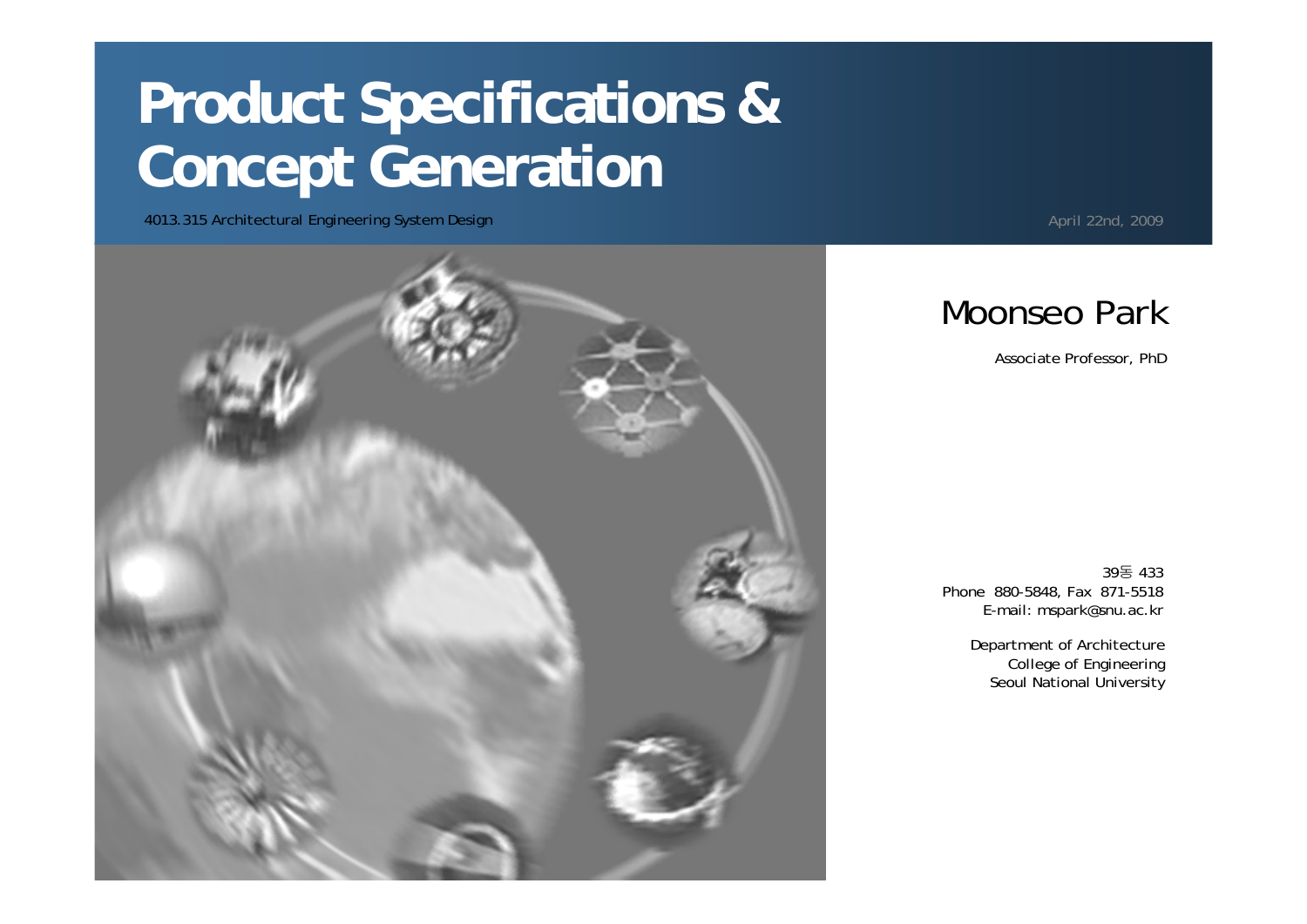### **Product Specifications**

#### **Teaching materials to accompany:**

*Product Design and Development* Karl T. Ulrich and Steven D. Eppinger 2nd Edition, Irwin McGraw-Hill, 2000.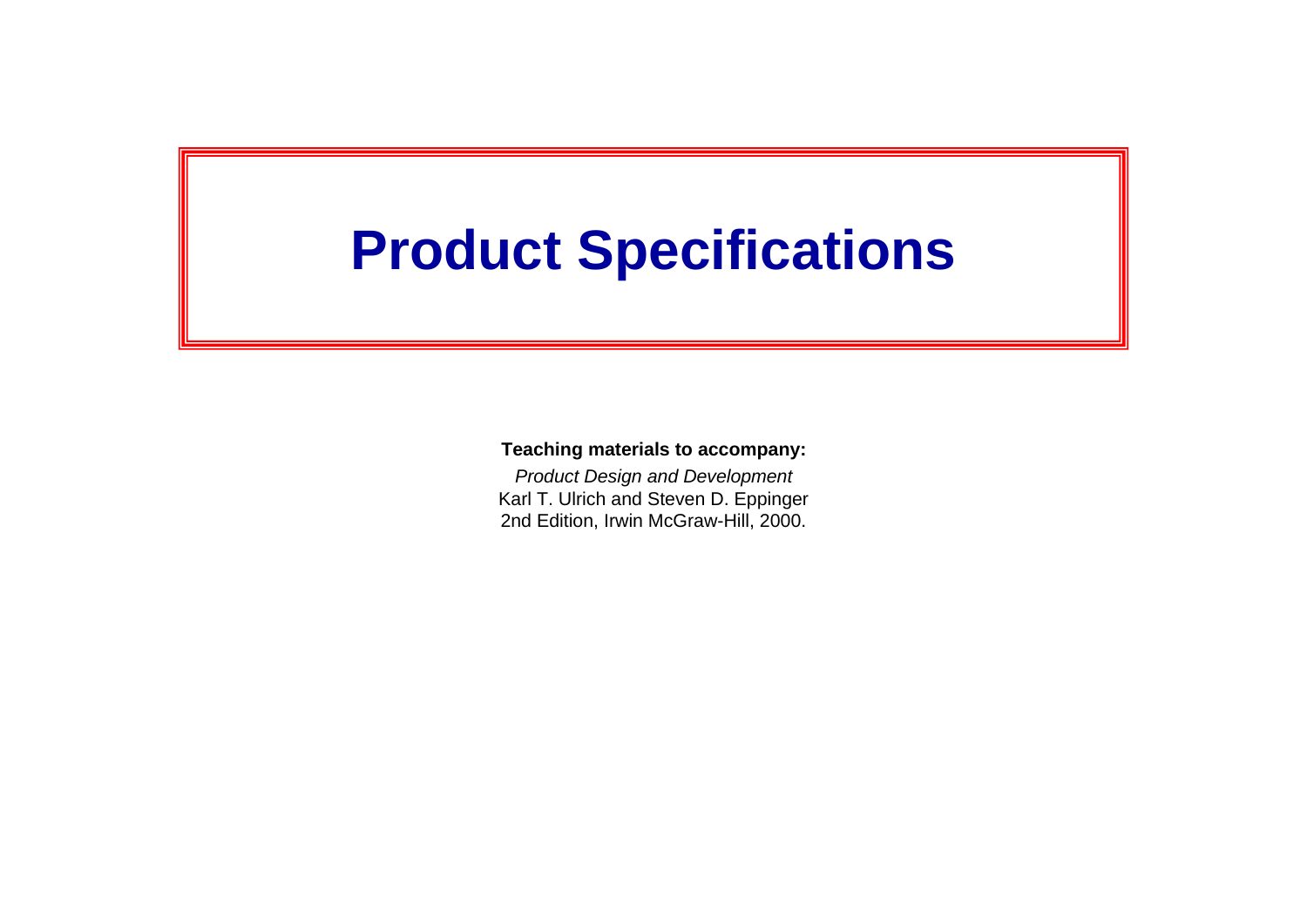# Introduction/Overview

- What is a specification?
	- Translation of need expressed in language of customers to a measurable attribute.
	- Metric and value.
	- Measurable detail: *what* the product has to do, NOT *how* to address the customer needs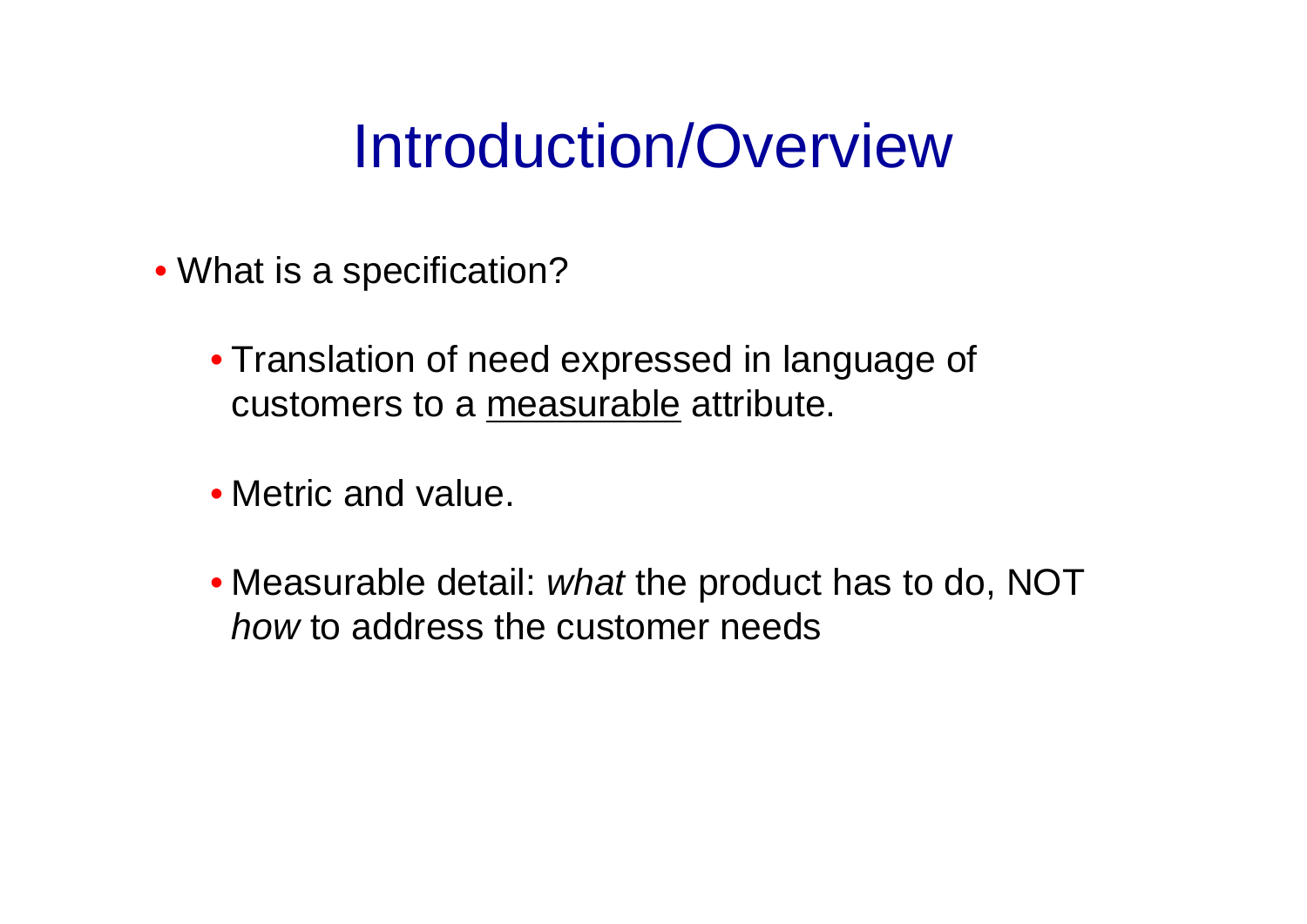### Concept Development Process



#### **Target Specs**

Based on customer needs and benchmarking

#### **Final Specs**

Based on selected concept, feasibility, models, testing, and trade-offs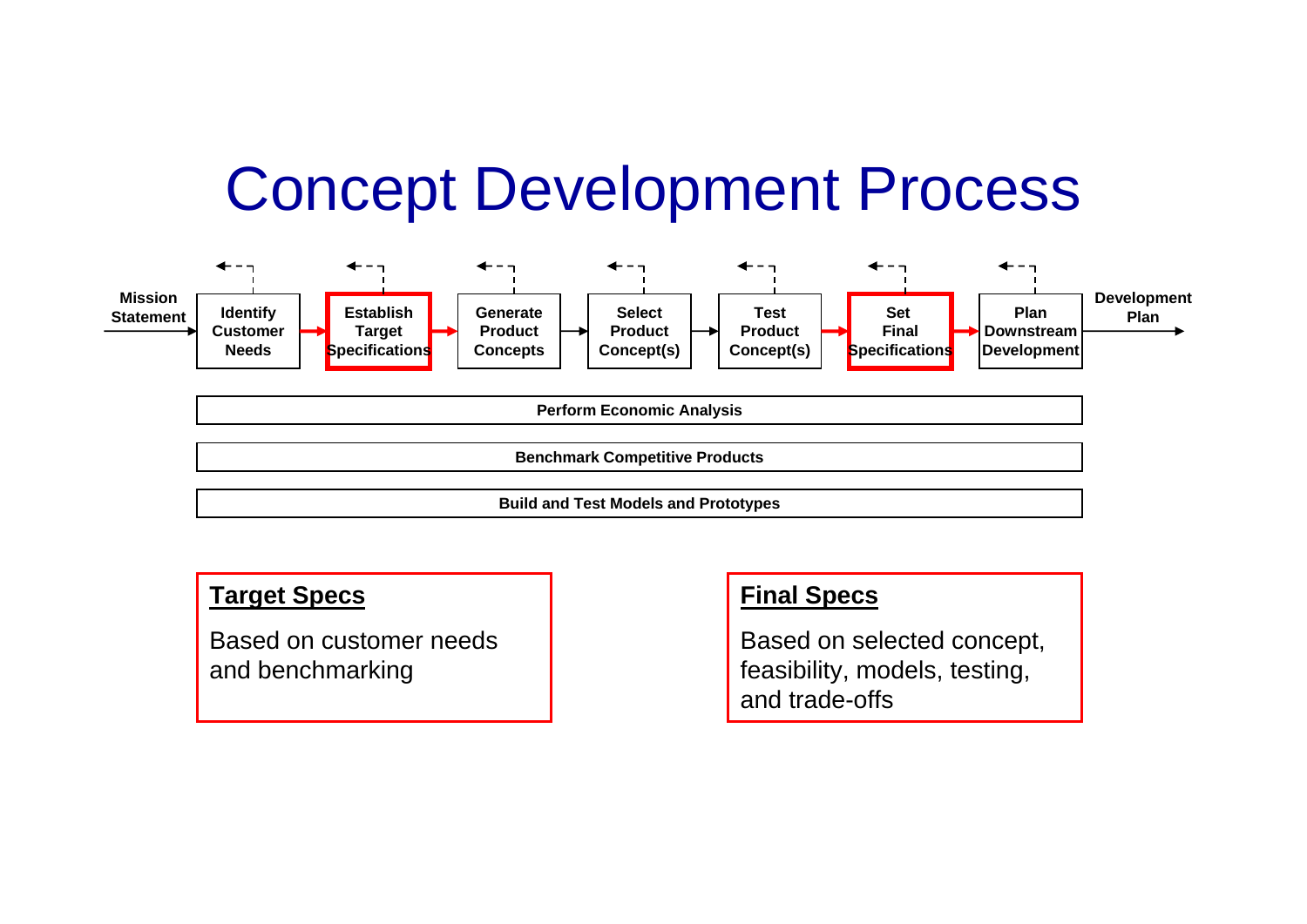# The Product Specs Process

- Set Target Specifications
	- Based on customer needs and benchmarks
	- **Links and Committee** Develop metrics for each need
	- –<br>–<br>– - Set ideal and acceptable values
- Refine Specifications
	- –<br>–<br>– Based on selected concept and feasibility testing
	- –<br>–<br>– – Technical modeling
	- Trade-offs are critical
- Reflect on the Results and the Process
	- Critical for ongoing improvement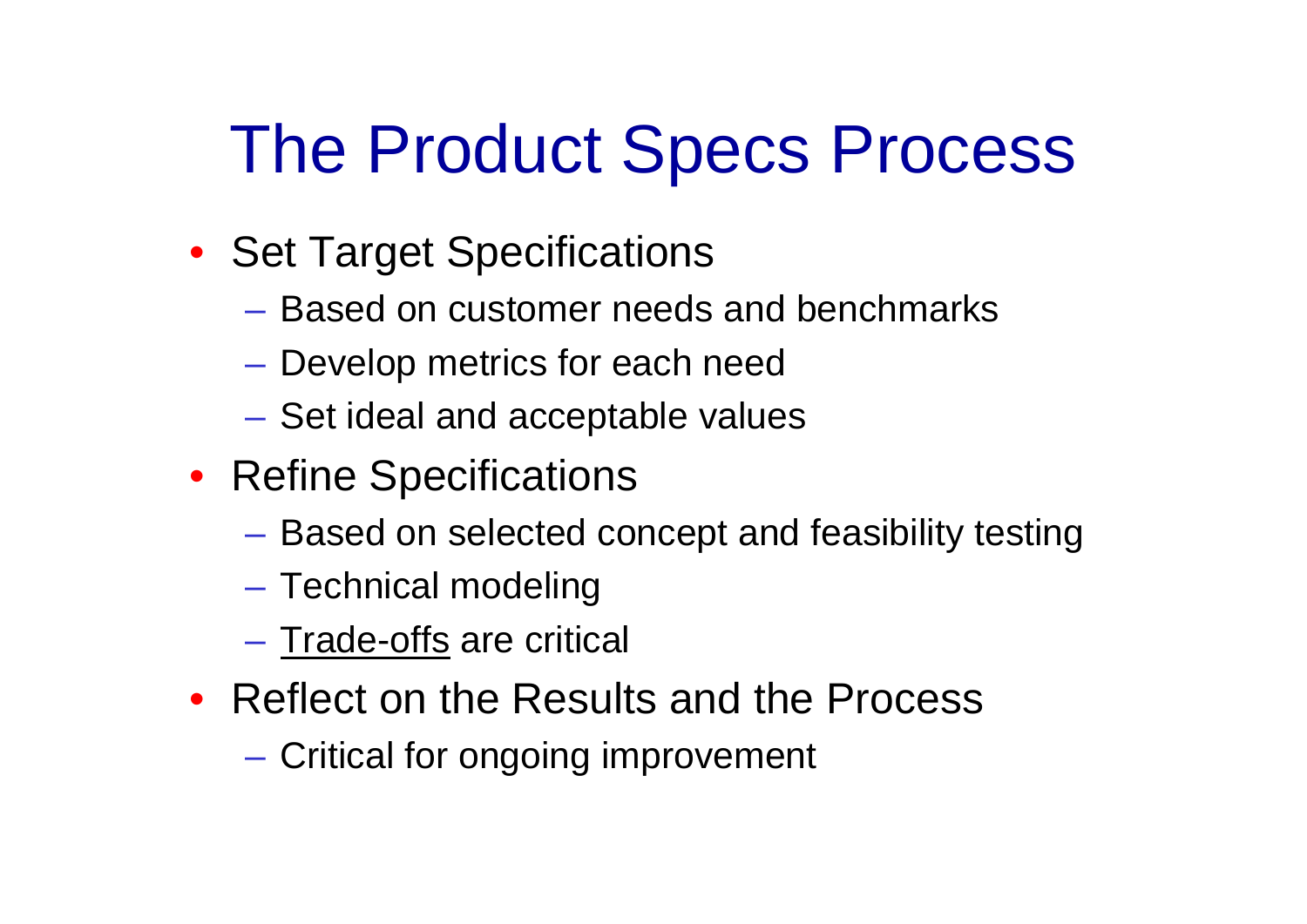### Product Specifications Example: Mountain Bike Suspension Fork

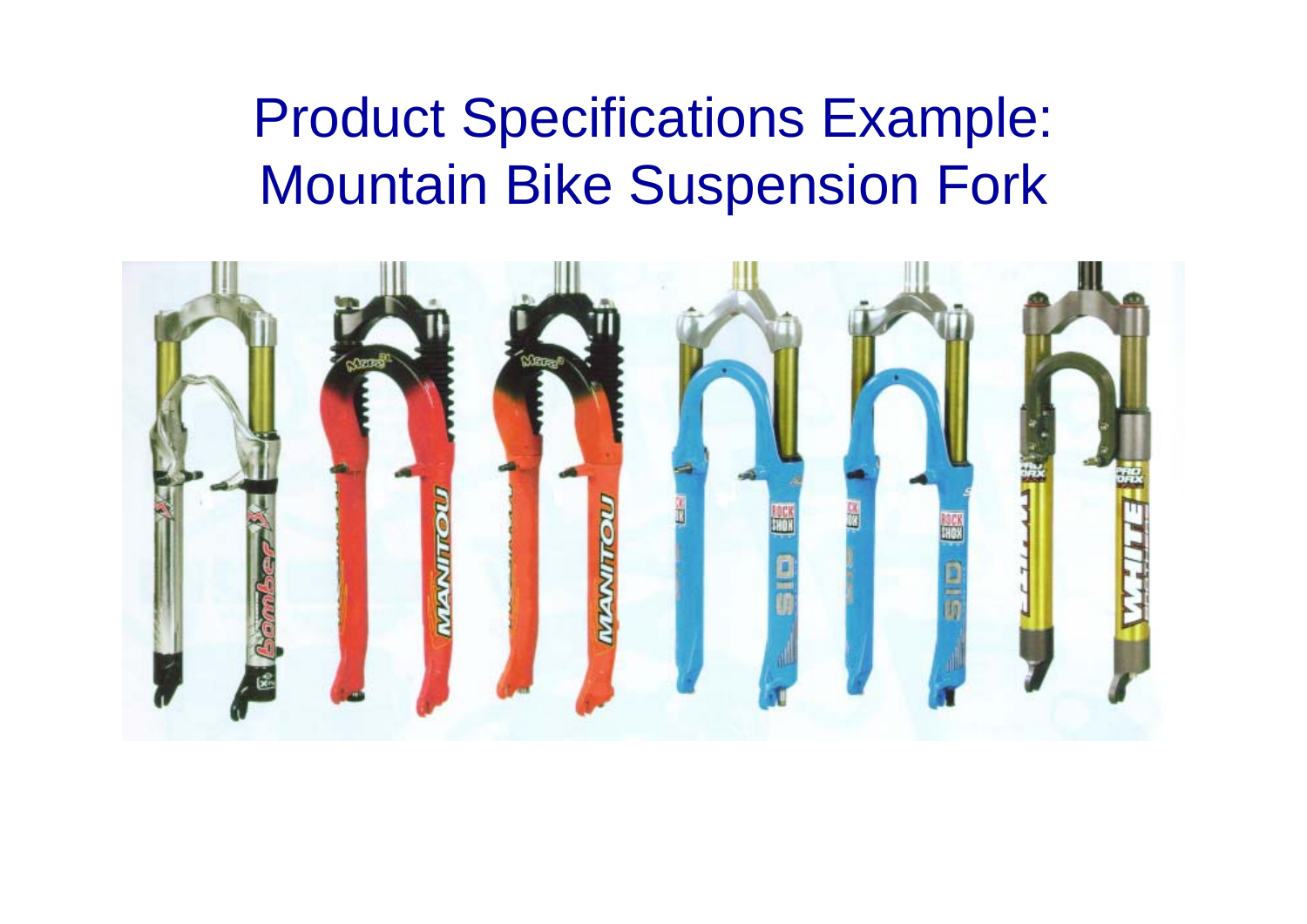# Start with the Customer Needs

| #              |                                | <b>NEED</b>                                                        | Imp            |
|----------------|--------------------------------|--------------------------------------------------------------------|----------------|
| 1              |                                | The suspension reduces vibration to the hands.                     | 3              |
| $\overline{2}$ |                                | The suspension allows easy traversal of slow, difficult terrain.   | $\overline{2}$ |
| 3              |                                | The suspension enables high speed descents on bumpy trails.        | 5              |
| 4              |                                | The suspension allows sensitivity adjustment.                      | 3              |
| 5              |                                | The suspension preserves the steering characteristics of the bike. | $\overline{4}$ |
| 6              |                                | The suspension remains rigid during hard cornering.                | 4              |
| $\overline{7}$ | The suspension is lightweight. |                                                                    | 4              |
| 8              |                                | The suspension provides stiff mounting points for the brakes.      | $\overline{2}$ |
| 9              |                                | The suspension fits a wide variety of bikes, wheels, and tires.    | 5              |
| 10             |                                | The suspension is easy to install.                                 | 1              |
| 11             |                                | The suspension works with fenders.                                 | 1              |
| 12             | The suspension instills pride. |                                                                    | 5              |
| 13             |                                | The suspension is affordable for an amateur enthusiast.            | 5              |
| 14             |                                | The suspension is not contaminated by water.                       | 5              |
| 15             |                                | The suspension is not contaminated by grunge.                      | 5              |
| 16             |                                | The suspension can be easily accessed for maintenance.             | 3              |
| 17             |                                | The suspension allows easy replacement of worn parts.              | 1              |
| 18             |                                | The suspension can be maintained with readily available tools.     | 3              |
| 19             |                                | The suspension lasts a long time.                                  | 5              |
| 20             |                                | The suspension  is safe in a crash.                                | 5              |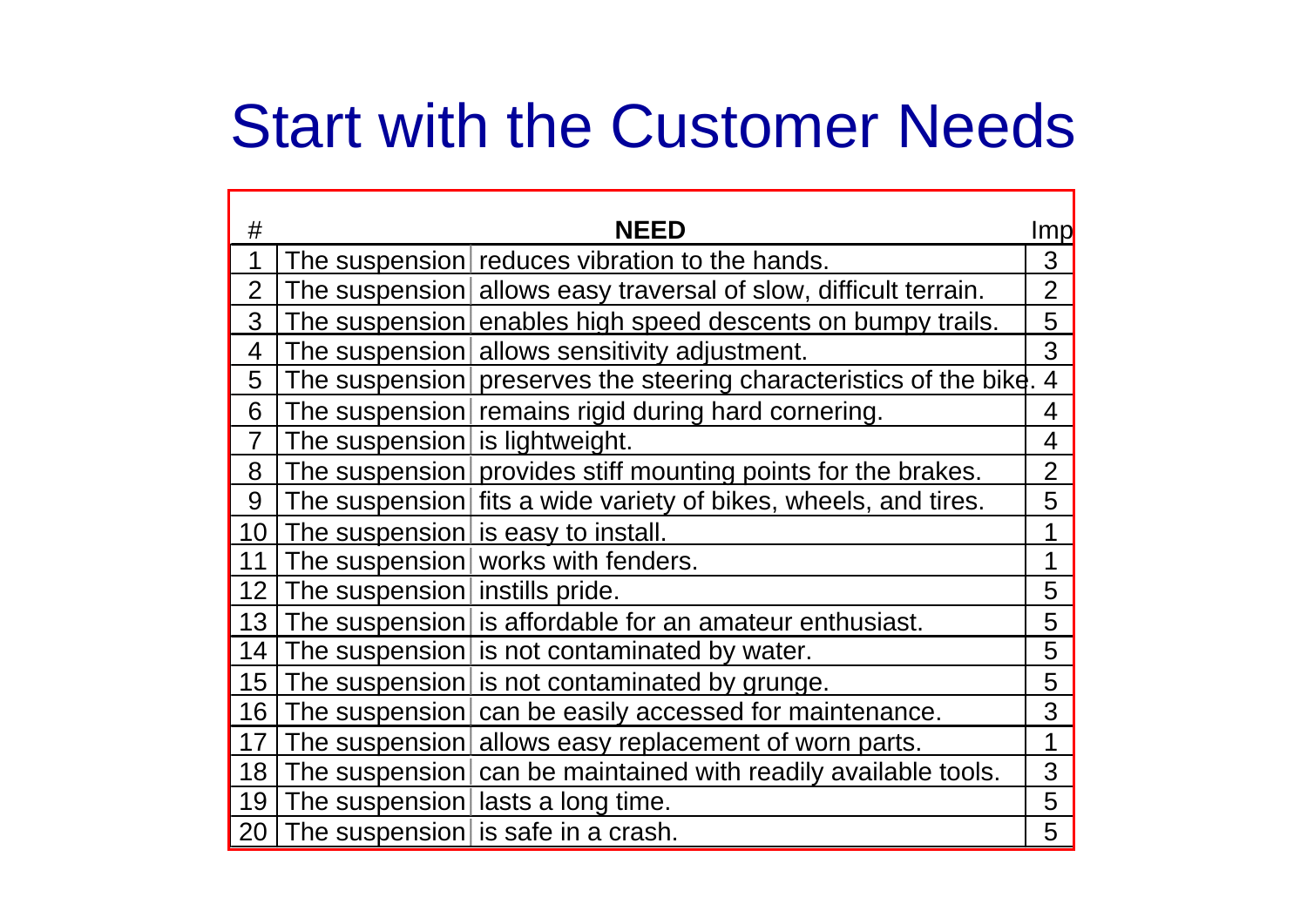# Establish Metrics and Units

| #               | #s              |                                                   |                |                    |
|-----------------|-----------------|---------------------------------------------------|----------------|--------------------|
| Metric          | <b>Need</b>     | <b>Metric</b>                                     | <i>Imp</i>     | Units              |
| $\mathbf 1$     |                 | 1,3 Attenuation from dropout to handlebar at 10hz | 3              | dB                 |
| $\overline{2}$  |                 | 2,6 Spring pre-load                               | 3              | N                  |
| 3               |                 | 1,3 Maximum value from the Monster                | 5              | g                  |
| $\overline{4}$  |                 | 1,3 Minimum descent time on test track            | 5              | S                  |
| 5               |                 | 4 Damping coefficient adjustment range            | 3              | $N-s/m$            |
| $\overline{6}$  |                 | 5 Maximum travel (26in wheel)                     | 3              | mm                 |
| $\overline{7}$  |                 | 5 Rake offset                                     | 3              | mm                 |
| 8               |                 | 6 Lateral stiffness at the tip                    | 3              | $\overline{k}$ N/m |
| $\overline{9}$  |                 | 7 Total mass                                      | 4              | kg                 |
| 10              |                 | 8 Lateral stiffness at brake pivots               | $\overline{2}$ | kN/m               |
| 11              |                 | 9 Headset sizes                                   | $\overline{5}$ | in                 |
| 12              | 9 <sup>1</sup>  | Steertube length                                  | 5              | mm                 |
| $\overline{13}$ |                 | 9 Wheel sizes                                     | 5              | list               |
| 14              |                 | 9 Maximum tire width                              | 5              | in                 |
| 15              |                 | 10 Time to assemble to frame                      | 1              | S                  |
| 16              | 11              | Fender compatibility                              | 1              | list               |
| 17              |                 | 12 Instills pride                                 | 5              | subj               |
| 18              |                 | 13 Unit manufacturing cost                        | 5              | US\$               |
| 19              |                 | 14 Time in spray chamber w/o water entry          | 5              | S                  |
| 20              |                 | 15 Cycles in mud chamber w/o contamination        | $\overline{5}$ | k-cycles           |
| 21              | 16,17           | Time to disassemble/assemble for maintenance      | 3              | S                  |
| $\overline{22}$ | 17,18           | Special tools required for maintenance            | 3              | list               |
| 23              |                 | 19 UV test duration to degrade rubber parts       | 5              | hours              |
| 24              |                 | 19 Monster cycles to failure                      | 5              | cycles             |
| 25              | 20 <sub>1</sub> | Japan Industrial Standards test                   | 5              | binary             |
| 26              | 20 <sub>1</sub> | Bending strength (frontal loading)                | 5              | <b>MN</b>          |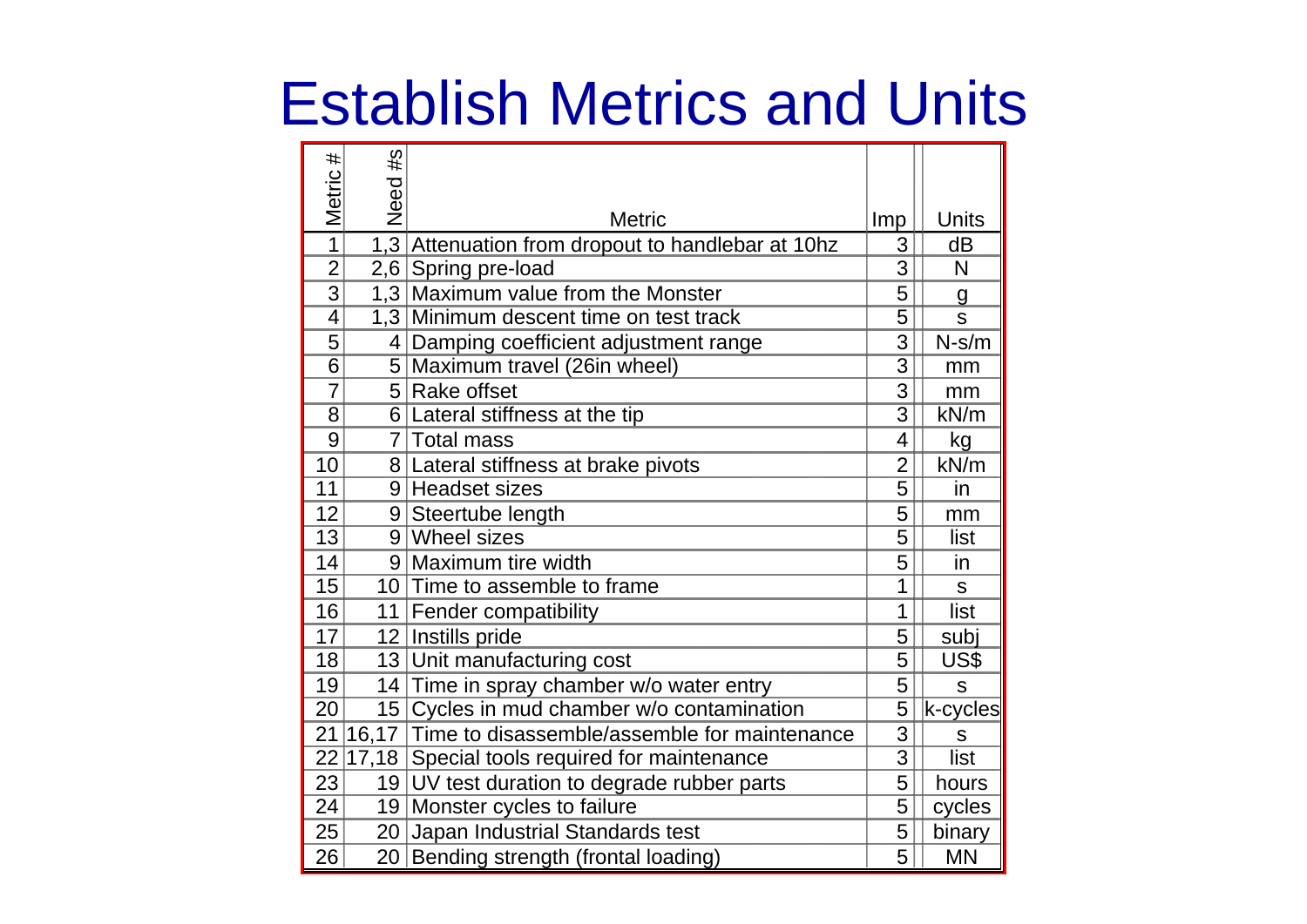## Link Metrics to Needs

|                     |                                                                                      | 1                                                   |                 |                                | 4                                  | 5 <sup>1</sup>                       | $6 \mid$                    |             | 8l                              |            |                                   |               |                  |             |                    |                           |                      |                | 9 10 11   12   13   14   15   16   17   18   19   20 |                                          |                                            | 21                                           | $\overline{22}$                        |                                          |                           | 23 24 25 26                     |                                    |
|---------------------|--------------------------------------------------------------------------------------|-----------------------------------------------------|-----------------|--------------------------------|------------------------------------|--------------------------------------|-----------------------------|-------------|---------------------------------|------------|-----------------------------------|---------------|------------------|-------------|--------------------|---------------------------|----------------------|----------------|------------------------------------------------------|------------------------------------------|--------------------------------------------|----------------------------------------------|----------------------------------------|------------------------------------------|---------------------------|---------------------------------|------------------------------------|
|                     | Metric                                                                               | 10hz<br>dropout to handlebar at<br>Attenuation from | Spring pre-load | Maximum value from the Monster | Minimum descent time on test track | Damping coefficient adjustment range | Maximum travel (26in wheel) | Rake offset | at the tip<br>Lateral stiffness | Total mass | Lateral stiffness at brake pivots | Headset sizes | Steertube length | Wheel sizes | Maximum tire width | Time to assemble to frame | Fender compatibility | Instills pride | Unit manufacturing cost                              | entry<br>Time in spray chamber w/o water | contamination<br>Cycles in mud chamber w/o | Time to disassemble/assemble for maintenance | Special tools required for maintenance | UV test duration to degrade rubber parts | Monster cycles to failure | Japan Industrial Standards test | Bending strength (frontal loading) |
|                     | <b>Need</b>                                                                          |                                                     |                 |                                |                                    |                                      |                             |             |                                 |            |                                   |               |                  |             |                    |                           |                      |                |                                                      |                                          |                                            |                                              |                                        |                                          |                           |                                 |                                    |
| 1                   | reduces vibration to the hands                                                       |                                                     |                 | $\bullet$                      | $\bullet$                          |                                      |                             |             |                                 |            |                                   |               |                  |             |                    |                           |                      |                |                                                      |                                          |                                            |                                              |                                        |                                          |                           |                                 |                                    |
| $\overline{2}$      | allows easy traversal of slow, difficult terrain.                                    |                                                     | $\bullet$       |                                | $\bullet$                          |                                      |                             |             |                                 |            |                                   |               |                  |             |                    |                           |                      |                |                                                      |                                          |                                            |                                              |                                        |                                          |                           |                                 |                                    |
| 3                   | enables high speed descents on bumpy trails.                                         |                                                     |                 | $\bullet$                      |                                    | $\bullet$                            |                             |             |                                 |            |                                   |               |                  |             |                    |                           |                      |                |                                                      |                                          |                                            |                                              |                                        |                                          |                           |                                 |                                    |
| $\overline{4}$<br>5 | allows sensitivity adjustment<br>preserves the steering characteristics of the bike. |                                                     |                 |                                |                                    |                                      | $\bullet$                   | $\bullet$   |                                 |            |                                   |               |                  |             |                    |                           |                      |                |                                                      |                                          |                                            |                                              |                                        |                                          |                           |                                 |                                    |
| 6                   | remains rigid during hard cornering                                                  |                                                     | $\bullet$       |                                |                                    |                                      |                             |             | $\bullet$                       |            |                                   |               |                  |             |                    |                           |                      |                |                                                      |                                          |                                            |                                              |                                        |                                          |                           |                                 |                                    |
| $\overline{7}$      | is lightweight.                                                                      |                                                     |                 |                                |                                    |                                      |                             |             |                                 | $\bullet$  |                                   |               |                  |             |                    |                           |                      |                |                                                      |                                          |                                            |                                              |                                        |                                          |                           |                                 |                                    |
| $\overline{8}$      | provides stiff mounting points for the brakes                                        |                                                     |                 |                                |                                    |                                      |                             |             |                                 |            | $\bullet$                         |               |                  |             |                    |                           |                      |                |                                                      |                                          |                                            |                                              |                                        |                                          |                           |                                 |                                    |
| $\overline{9}$      | fits a wide variety of bikes, wheels, and tires.                                     |                                                     |                 |                                |                                    |                                      |                             |             |                                 |            |                                   | $\bullet$     | $\bullet$        | $\bullet$   | $\bullet$          |                           |                      |                |                                                      |                                          |                                            |                                              |                                        |                                          |                           |                                 |                                    |
| 10                  | is easy to instal                                                                    |                                                     |                 |                                |                                    |                                      |                             |             |                                 |            |                                   |               |                  |             |                    | $\bullet$                 |                      |                |                                                      |                                          |                                            |                                              |                                        |                                          |                           |                                 |                                    |
| $\overline{11}$     | works with fenders                                                                   |                                                     |                 |                                |                                    |                                      |                             |             |                                 |            |                                   |               |                  |             |                    |                           | $\bullet$            |                |                                                      |                                          |                                            |                                              |                                        |                                          |                           |                                 |                                    |
| $\overline{12}$     | instills pride                                                                       |                                                     |                 |                                |                                    |                                      |                             |             |                                 |            |                                   |               |                  |             |                    |                           |                      | $\bullet$      |                                                      |                                          |                                            |                                              |                                        |                                          |                           |                                 |                                    |
| $\overline{13}$     | is affordable for an amateur enthusiast.                                             |                                                     |                 |                                |                                    |                                      |                             |             |                                 |            |                                   |               |                  |             |                    |                           |                      |                | $\bullet$                                            |                                          |                                            |                                              |                                        |                                          |                           |                                 |                                    |
| 14                  | is not contaminated by wate                                                          |                                                     |                 |                                |                                    |                                      |                             |             |                                 |            |                                   |               |                  |             |                    |                           |                      |                |                                                      | $\bullet$                                |                                            |                                              |                                        |                                          |                           |                                 |                                    |
| $\overline{15}$     | is not contaminated by grunge                                                        |                                                     |                 |                                |                                    |                                      |                             |             |                                 |            |                                   |               |                  |             |                    |                           |                      |                |                                                      |                                          | $\bullet$                                  |                                              |                                        |                                          |                           |                                 |                                    |
| 16                  | can be easily accessed for maintenande                                               |                                                     |                 |                                |                                    |                                      |                             |             |                                 |            |                                   |               |                  |             |                    |                           |                      |                |                                                      |                                          |                                            | $\bullet$                                    |                                        |                                          |                           |                                 |                                    |
| 17                  | allows easy replacement of worn parts.                                               |                                                     |                 |                                |                                    |                                      |                             |             |                                 |            |                                   |               |                  |             |                    |                           |                      |                |                                                      |                                          |                                            | $\bullet$                                    | $\bullet$                              |                                          |                           |                                 |                                    |
| $\overline{18}$     | can be maintained with readily available tools.                                      |                                                     |                 |                                |                                    |                                      |                             |             |                                 |            |                                   |               |                  |             |                    |                           |                      |                |                                                      |                                          |                                            |                                              | $\bullet$                              |                                          |                           |                                 |                                    |
| 19                  | lasts a long time                                                                    |                                                     |                 |                                |                                    |                                      |                             |             |                                 |            |                                   |               |                  |             |                    |                           |                      |                |                                                      |                                          |                                            |                                              |                                        | $\bullet$                                | $\bullet$                 |                                 |                                    |
| $\overline{20}$     | is safe in a crash                                                                   |                                                     |                 |                                |                                    |                                      |                             |             |                                 |            |                                   |               |                  |             |                    |                           |                      |                |                                                      |                                          |                                            |                                              |                                        |                                          |                           | $\bullet$                       | $\bullet$                          |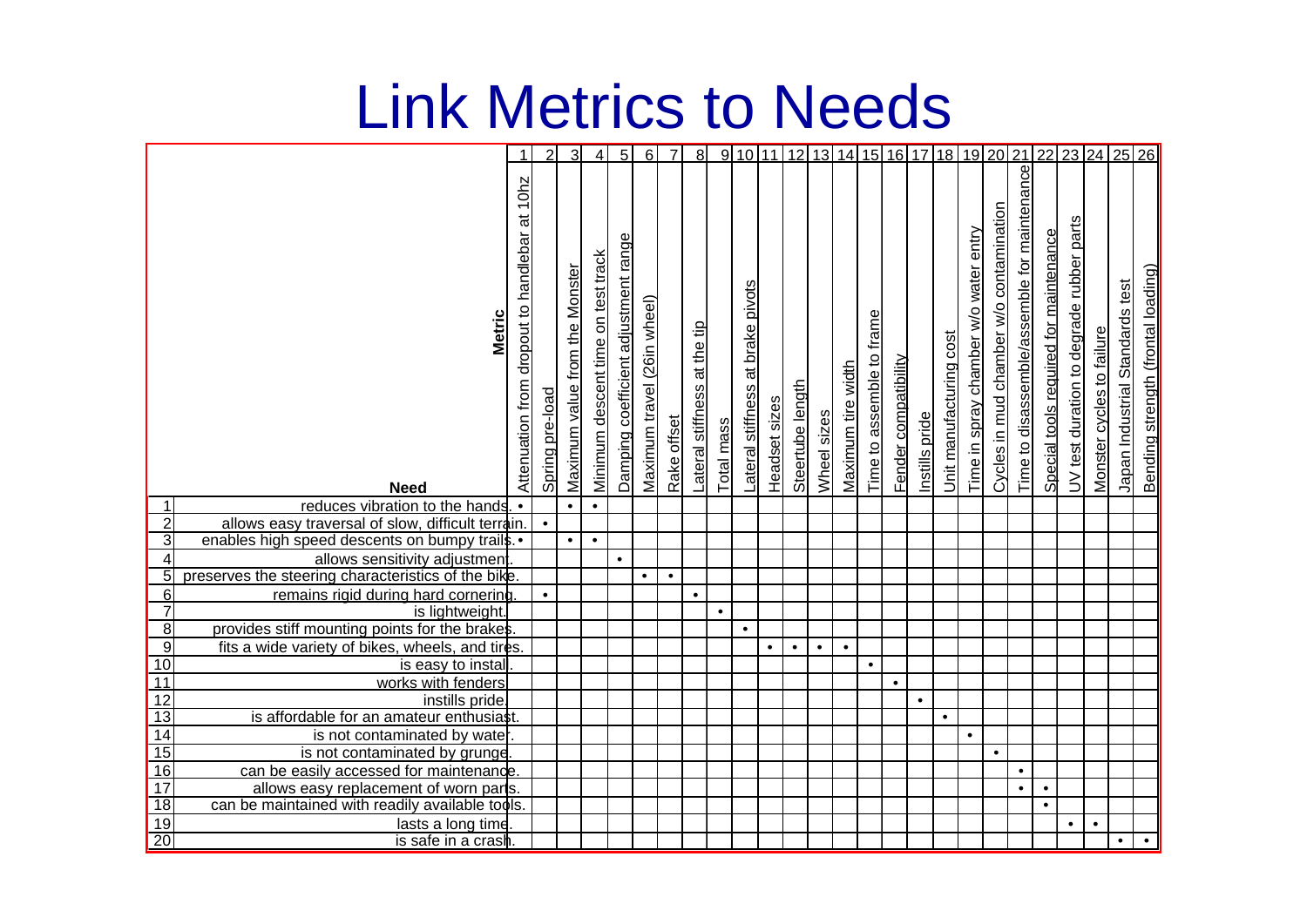# Guidelines for listing metrics

### **Metrics should**

- $\bullet$  Be complete
	- Not always one-to-one need-metric matching
- Be dependent variables
	- To get the freedom to achieve the specifications using the best approach possible
	- E.g., mass of the fork (dependent), material of the fork (independent)
- Be practical
- $\bullet$  Include the popular criteria for comparison in the market place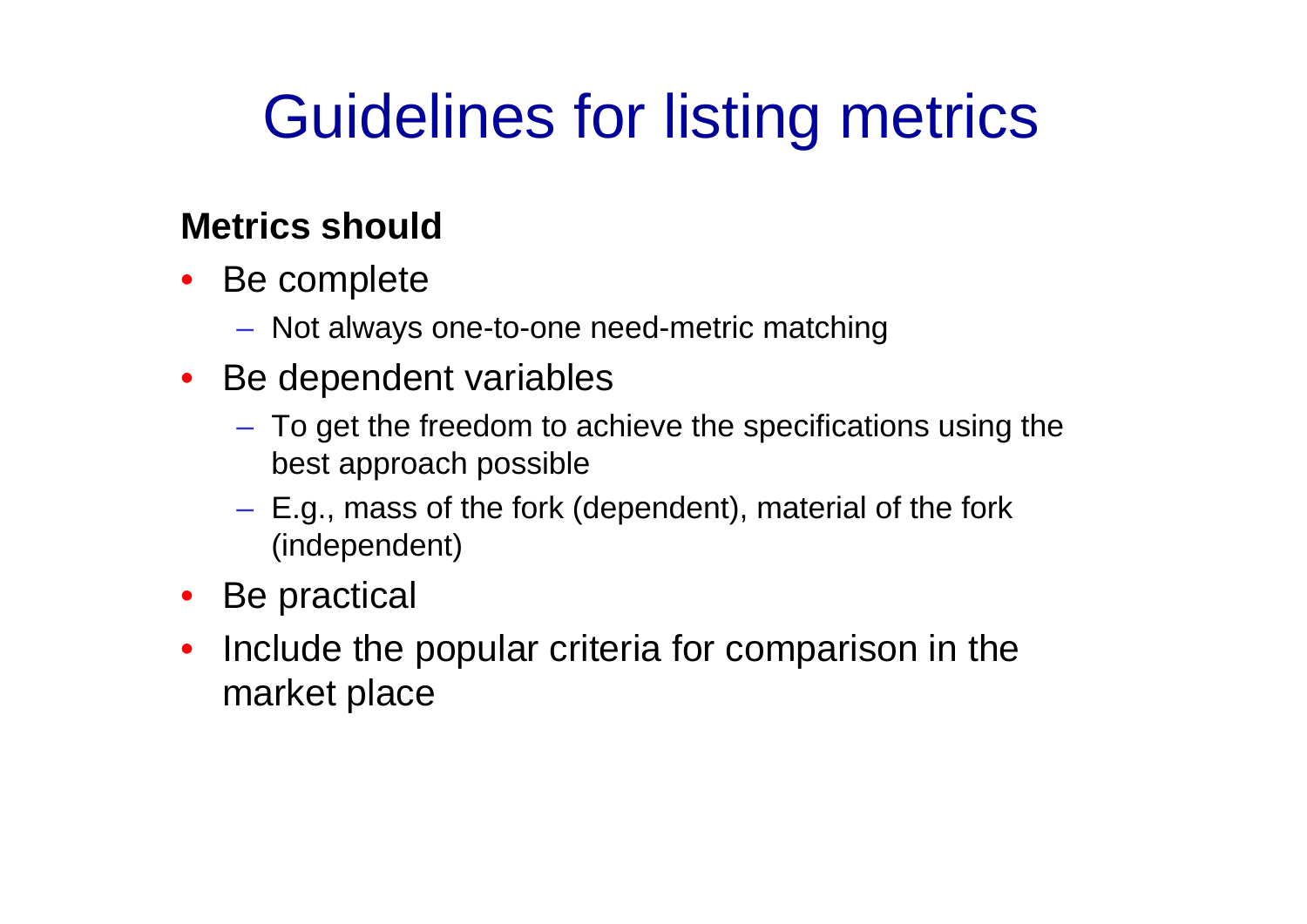# Metrics Exercise: Ball Point Pen

Customer Need: The pen writes smoothly.

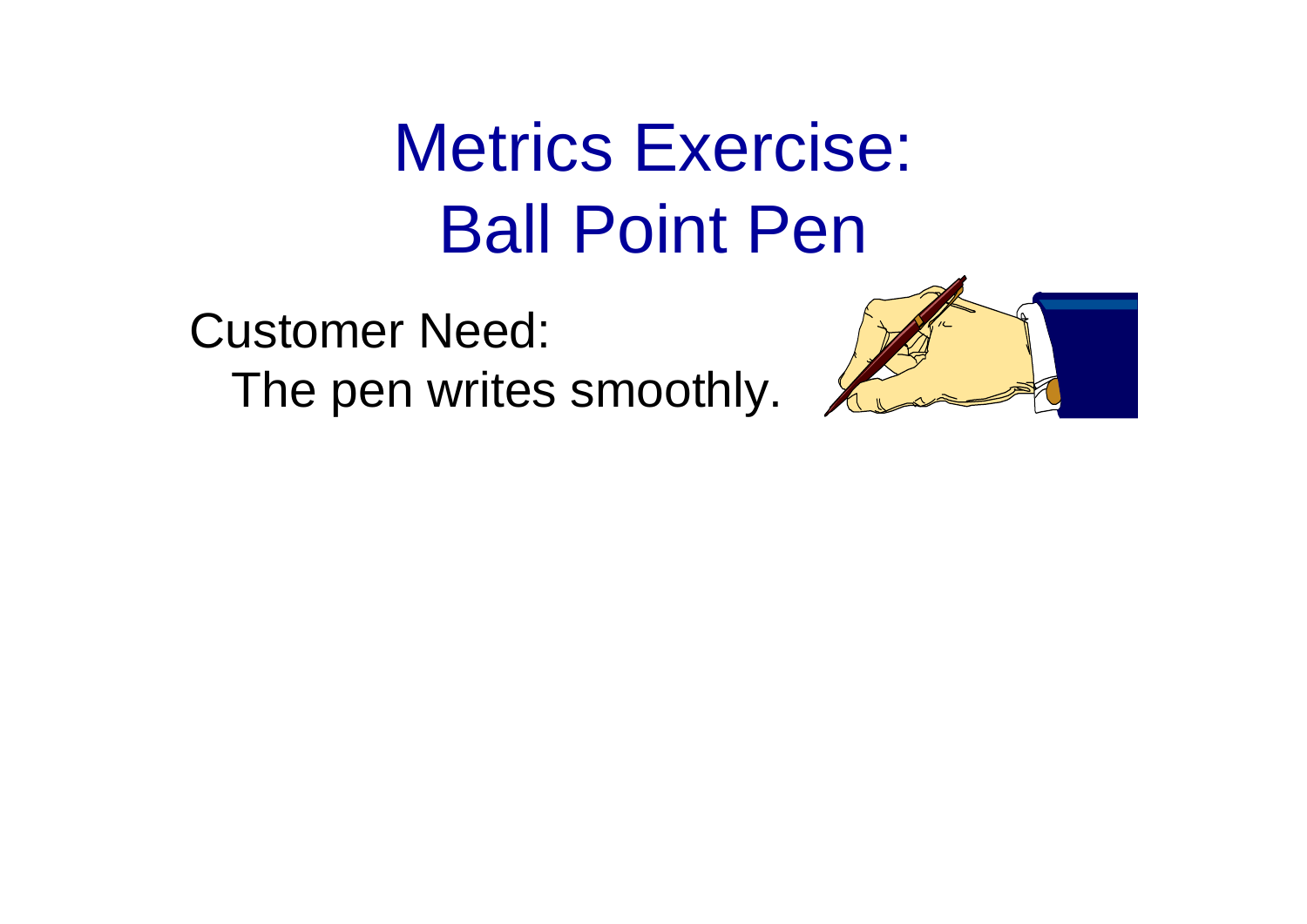## Benchmark on Metrics

| Metric #        | Need #s         | Metric                                            | Imp                       | Units            | ST Tritrack                     | N<br>Maniray             | Tahx Quadra<br>Rox       | $\overline{2}$<br>Tahx Ti<br>R <sub>o</sub> x | $\overline{P}^{\circ}$<br>Tonka | Gunhill Head Shox |
|-----------------|-----------------|---------------------------------------------------|---------------------------|------------------|---------------------------------|--------------------------|--------------------------|-----------------------------------------------|---------------------------------|-------------------|
| $\mathbf{1}$    |                 | 1,3 Attenuation from dropout to handlebar at 10hz | 3                         | dB               | 8                               | 15                       | 10                       | 15                                            | $\boldsymbol{9}$                | 13                |
| $\overline{2}$  |                 | 2,6 Spring pre-load                               | 3                         | N                | 550                             | 760                      | 500                      | 710                                           | 480                             | 680               |
| 3               |                 | 1,3 Maximum value from the Monster                | 5                         | g                | 3.6                             | 3.2                      | 3.7                      | 3.3                                           | 3.7                             | 3.4               |
| $\overline{4}$  |                 | 1,3 Minimum descent time on test track            | 5                         | s                | 13                              | 11.3                     | 12.6                     | 11.2                                          | 13.2                            | 11                |
| $\overline{5}$  |                 | 4 Damping coefficient adjustment range            | 3                         | $N-s/m$          | $\mathbf 0$                     | 0                        | 0                        | 200                                           | $\mathbf 0$                     | $\mathbf 0$       |
| 6               |                 | 5 Maximum travel (26in wheel)                     | 3                         | mm               | 28                              | 48                       | 43                       | 46                                            | 33                              | $\overline{38}$   |
| $\overline{7}$  |                 | 5 Rake offset                                     | $\overline{\mathbf{3}}$   | mm               | 41.5                            | 39                       | 38                       | 38                                            | 43.2                            | 39                |
| $\overline{8}$  |                 | 6 Lateral stiffness at the tip                    | $\overline{\mathbf{3}}$   | kN/m             | 59                              | 110                      | 85                       | $\overline{85}$                               | 65                              | 130               |
| $\overline{9}$  | 7               | <b>Total mass</b>                                 | 4                         | kg               | 1.409                           | 1.385                    | 1.409                    | 1.364                                         | 1.222                           | 1.1               |
| 10              |                 | 8 Lateral stiffness at brake pivots               | $\overline{2}$            | kN/m             | 295                             | 550                      | 425                      | 425                                           | 325                             | 650               |
| 11              |                 | 9 Headset sizes                                   | 5                         | in               | 1.000<br>1.125                  | 1.000<br>1.125<br>1.250  | 1.000<br>1.125           | 1.000<br>1.125<br> 1.250                      | 1.000<br>1.125                  | <b>NA</b>         |
| 12              | 9               | Steertube length                                  | 5                         | mm               | 150<br>180<br>210<br>230<br>255 | 140<br>165<br>190<br>215 | 150<br>170<br>190<br>210 | 150<br>170<br>190<br>210<br>230<br>26in       | 150<br>190<br>210<br>220        | <b>NA</b>         |
| 13              |                 | 9 Wheel sizes                                     | 5                         | list             | 26in                            | 26in                     | 26in                     | 700C                                          | 26in                            | 26in              |
| 14              |                 | 9 Maximum tire width                              | 5                         | in               | 1.5                             | 1.75                     | 1.5                      | 1.75                                          | 1.5                             | 1.5               |
| 15              |                 | 10 Time to assemble to frame                      | 1                         | s                | 35                              | $\overline{35}$          | 45                       | 45                                            | 35                              | 85                |
| 16              | 11 <sup>1</sup> | Fender compatibility                              | $\mathbf 1$               | list             | Zefal                           | none                     | none                     | none                                          | none                            | all               |
| 17              |                 | 12 Instills pride                                 | $\overline{5}$            | subj             | 1                               | $\overline{\mathbf{4}}$  | 3                        | 5                                             | 3                               | $\sqrt{5}$        |
| 18              |                 | 13 Unit manufacturing cost                        | $\overline{5}$            | $\overline{USS}$ | 65                              | 105                      | 85                       | $\frac{115}{115}$                             | 80                              | 100               |
| 19              |                 | 14 Time in spray chamber w/o water entry          | 5                         | s                | 1300                            |                          | 2900 > 3600 > 3600       |                                               | 2300                            | >3600             |
| 20              |                 | 15 Cycles in mud chamber w/o contamination        | $\overline{5}$            | k-cycles         | 15                              | 19                       | 15                       | 25                                            | 18                              | 35                |
|                 | 21 16,17        | Time to disassemble/assemble for maintenance      | $\overline{\overline{3}}$ | S                | 160                             | $\frac{245}{ }$          | $\overline{215}$         | $\overline{245}$                              | 200                             | 425               |
|                 |                 |                                                   |                           |                  |                                 |                          |                          |                                               | long                            | hex,<br>pin       |
|                 | 22 17,18        | Special tools required for maintenance            | 3                         | list             | hex                             | hex                      | hex                      | hex                                           | hex                             | wrnch             |
| 23              |                 | 19 UV test duration to degrade rubber parts       | 5                         | hours            | $400+$                          | 250                      | $400+$                   | $400+$                                        | $400+$                          | 250               |
| $\overline{24}$ |                 | 19 Monster cycles to failure                      | 5                         | cycles           |                                 | 500k+ 500k+ 500k+        |                          |                                               | 480k 500k+                      | 330k              |
| $\overline{25}$ |                 | 20 Japan Industrial Standards test                | 5                         | binary           | pass                            | pass                     | pass                     | pass                                          | pass                            | pass              |
| 26              |                 | 20 Bending strength (frontal loading)             | 5                         | <b>MN</b>        | 55                              | 89                       | 75                       | 75                                            | 62                              | 102               |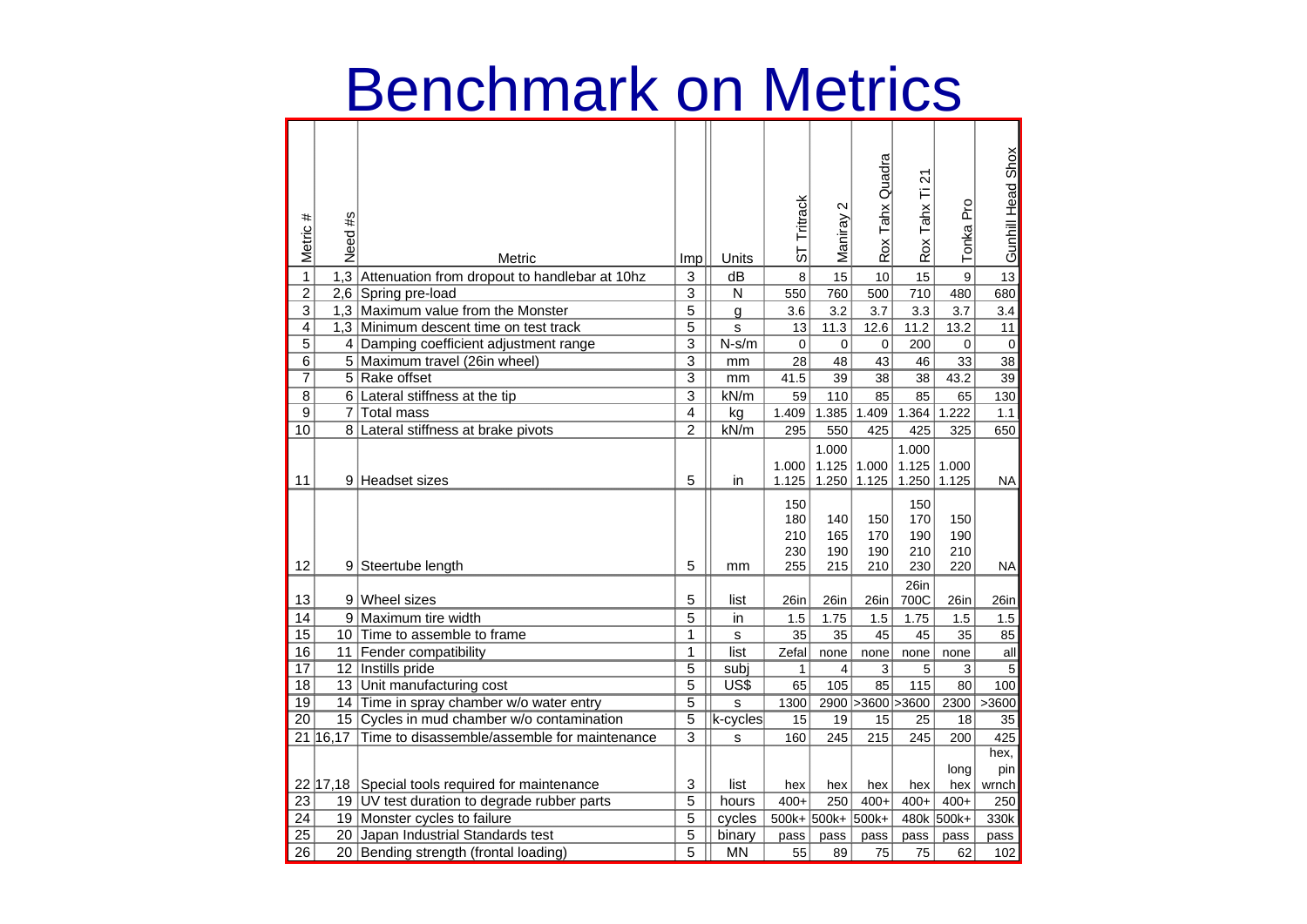# Assign Marginal and Ideal Values

|                 |                                               |           | Marginal Value      |                         |
|-----------------|-----------------------------------------------|-----------|---------------------|-------------------------|
|                 |                                               |           |                     |                         |
|                 |                                               |           |                     |                         |
|                 |                                               |           |                     |                         |
|                 | <b>Metric</b>                                 | Units     |                     | Ideal Value             |
|                 | Attenuation from dropout to handlebar at 10hz | dB        | $>10$               | $>15$                   |
|                 | 2 Spring pre-load                             | N         | 480 - 800 650 - 700 |                         |
|                 | 3 Maximum value from the Monster              | g         | < 3.5               | < 3.2                   |
|                 | 4 Minimum descent time on test track          | S         | < 13.0              | < 11.0                  |
|                 | 5 Damping coefficient adjustment range        | $N-s/m$   | 0                   | >200                    |
|                 | 6 Maximum travel (26in wheel)                 | mm        | $33 - 50$           | 45                      |
|                 | 7 Rake offset                                 | mm        | $37 - 45$           | 38                      |
|                 | 8 Lateral stiffness at the tip                | kN/m      | $>65$               | >130                    |
|                 | 9 Total mass                                  | kg        | 1.4                 | 1.1                     |
|                 | 10 Lateral stiffness at brake pivots          | kN/m      | >325                | >650                    |
|                 |                                               |           |                     | 1.000                   |
|                 |                                               |           | 1.000               | 1.125                   |
| 11              | <b>Headset sizes</b>                          | in        | 1.125               | 1.250                   |
|                 |                                               |           |                     | 150                     |
|                 |                                               |           | 150                 | 170                     |
|                 |                                               |           | 170                 | 190                     |
|                 |                                               |           | 190                 | 210                     |
|                 | 12 Steertube length                           | mm        | 210                 | 230<br>26 <sub>in</sub> |
|                 | 13 Wheel sizes                                | list      | 26in                | 700c                    |
|                 | 14 Maximum tire width                         | in        | >1.5                | >1.75                   |
|                 | 15 Time to assemble to frame                  | s         | <60                 | $35$                    |
|                 | 16   Fender compatibility                     | list      | none                | all                     |
|                 | 17   Instills pride                           | subj      | >3                  | >5                      |
|                 | 18 Unit manufacturing cost                    | US\$      | <85                 | <65                     |
|                 | 19 Time in spray chamber w/o water entry      | S         | >2300               | >3600                   |
| 20              | Cycles in mud chamber w/o contamination       | k-cycles  | $>15$               | $>35$                   |
| $\overline{21}$ | Time to disassemble/assemble for maintenance  | S         | $300$               | < 160                   |
| 22              | Special tools required for maintenance        | list      | hex                 | hex                     |
|                 | 23 UV test duration to degrade rubber parts   | hours     | >250                | >450                    |
|                 | 24   Monster cycles to failure                | cycles    | >300k               | >500k                   |
| 25              | Japan Industrial Standards test               | binary    | pass                | pass                    |
|                 | 26 Bending strength (frontal loading)         | <b>MN</b> | >70                 | >100                    |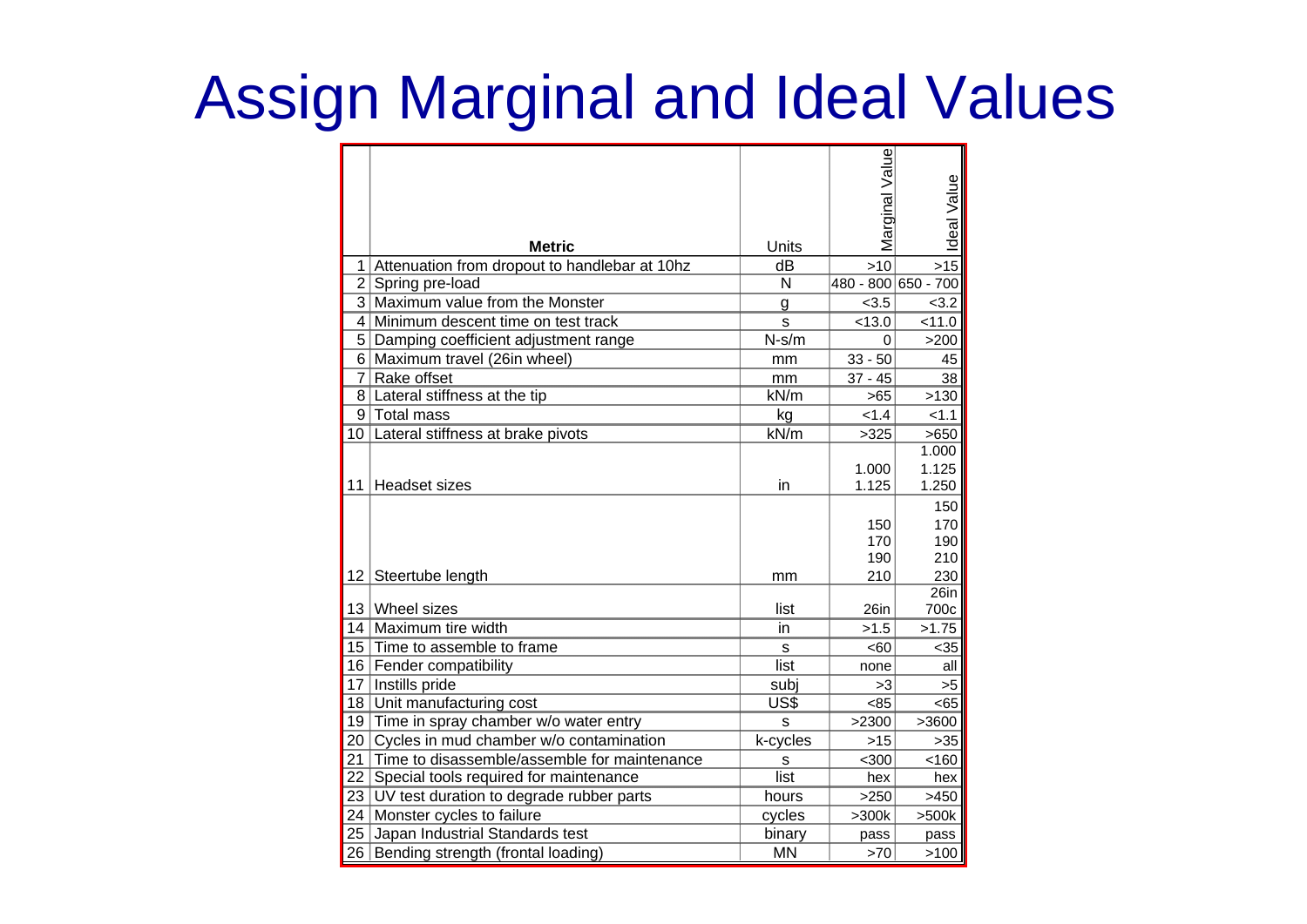### Develop technical models of the product

- Technical model: a tool for predicting the values of the metrics for a particular set of design decisions
- Either analytically or physically
- Several independent models, each corresponding to a set of the metrics, more manageable than one large integrated model
- Help predict whether any set of specifications is technically feasible by exploring different combinations of design variables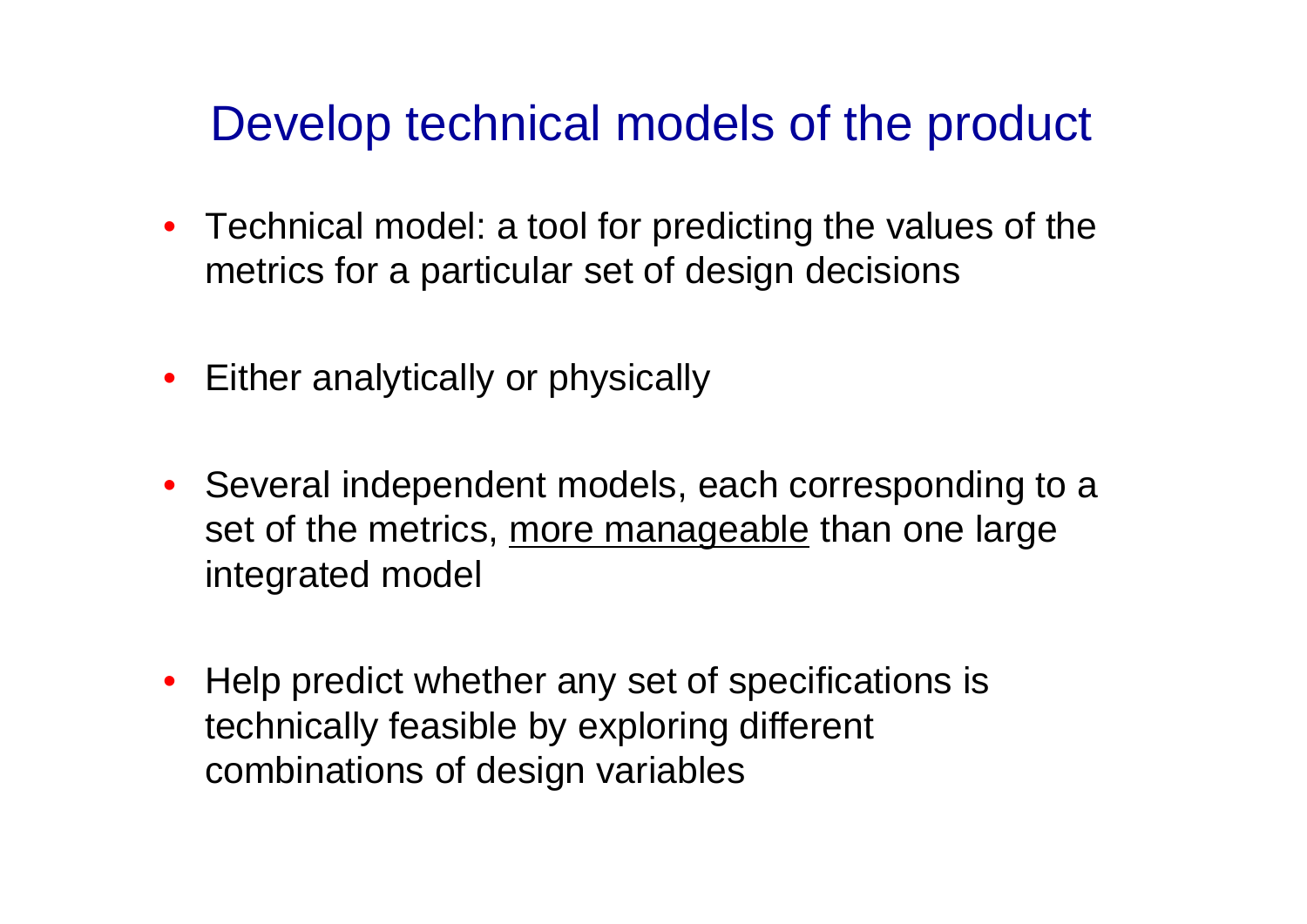### Develop a cost model of the product

- First estimation completed by drafting a bill of material and rough estimation of assembly and other manufacturing cost
- 'What if' cost analysis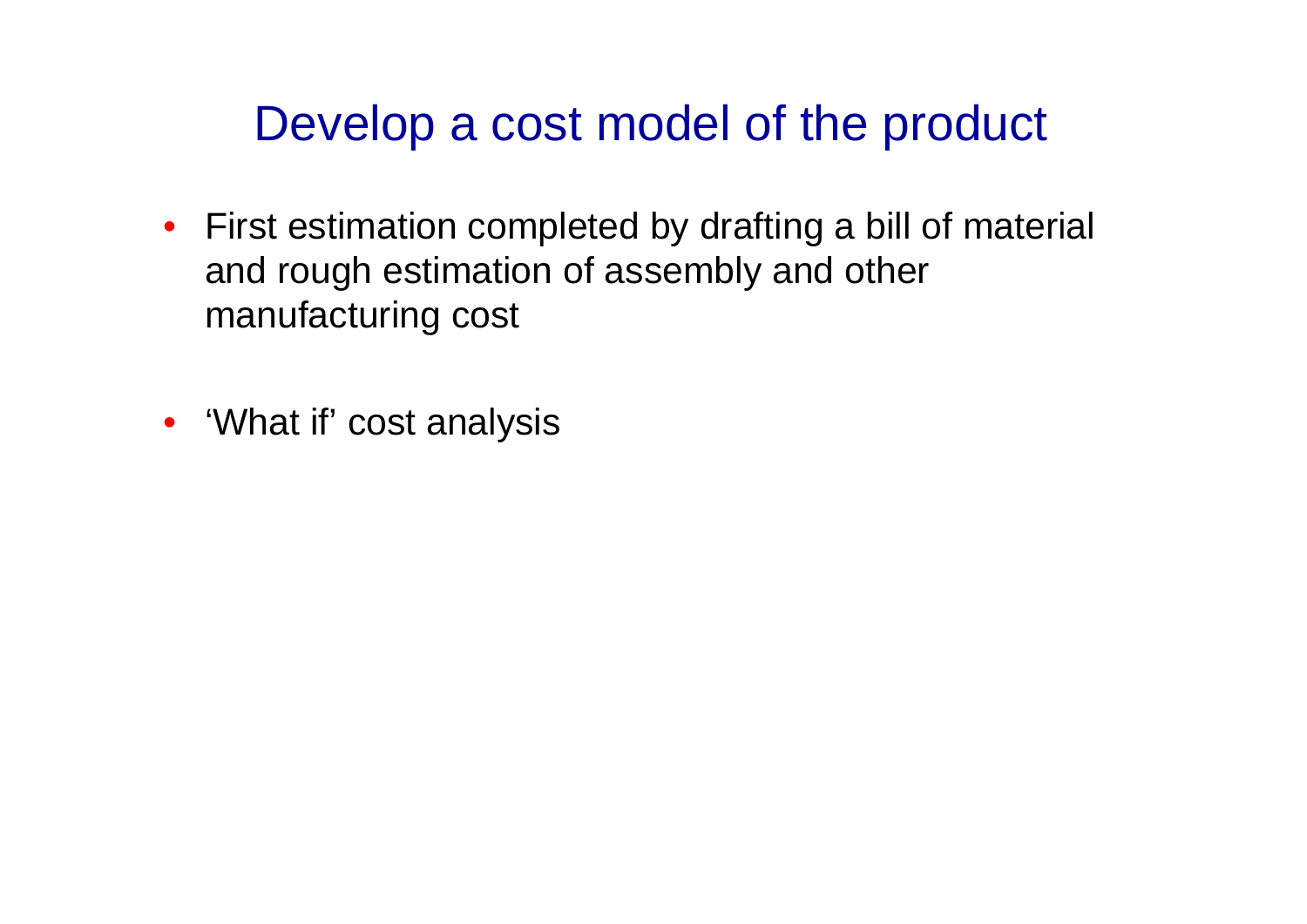## Specification Trade-offs



Competitive Map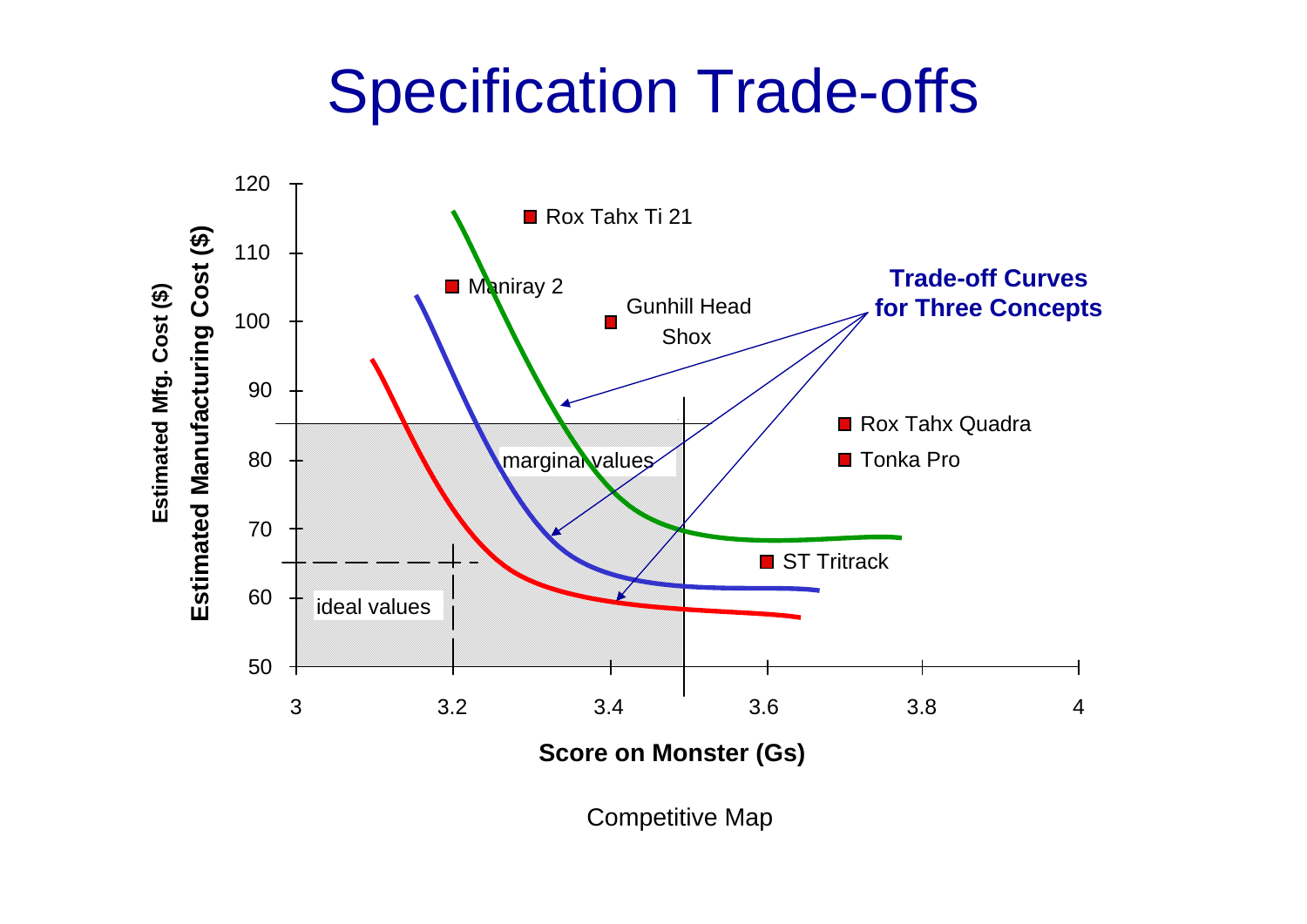# **Set Final Specifications**

|                 | <b>METRIC</b>                                 | <b>Units</b> | Value    |
|-----------------|-----------------------------------------------|--------------|----------|
| 1               | Attenuation from dropout to handlebar at 10hz | dB           | >12      |
| $\overline{2}$  | Spring pre-load                               | N            | 650      |
| 3               | Maximum value from the Monster                | g            | $-3.4$   |
| 4               | Minimum descent time on test track            | $\mathbf S$  | $<$ 11.5 |
| 5               | Damping coefficient adjustment range          | $N-s/m$      | $>100$   |
| 6               | Maximum travel (26in wheel)                   | mm           | 43       |
| $\overline{7}$  | Rake offset                                   | mm           | 38       |
| 8               | Lateral stiffness at the tip                  | kN/m         | >75      |
| 9               | <b>Total mass</b>                             | kg           | < 1.4    |
| 10              | Lateral stiffness at brake pivots             | kN/m         | $>425$   |
|                 |                                               |              | 1.000    |
|                 | 11 Headset sizes                              | in           | 1.125    |
|                 |                                               |              | 150      |
|                 |                                               |              | 170      |
|                 |                                               |              | 190      |
|                 |                                               |              | 210      |
|                 | 12 Steertube length                           | mm           | 230      |
| 13              | <b>Wheel sizes</b>                            | list         | $26$ in  |
|                 | 14 Maximum tire width                         | in           | >1.75    |
|                 | 15 Time to assemble to frame                  | $\mathbf S$  | $<$ 45   |
| 16              | <b>Fender compatibility</b>                   | list         | Zefal    |
| 17              | Instills pride                                | subi         | >4       |
|                 | 18 Unit manufacturing cost                    | US\$         | 80       |
| 19              | Time in spray chamber w/o water entry         | S            | >3600    |
| 20              | Cycles in mud chamber w/o contamination       | k-cycles     | >25      |
| $\overline{21}$ | Time to disassemble/assemble for maintenance  | $\mathsf S$  | $200$    |
| $\overline{22}$ | Special tools required for maintenance        | list         | hex      |
| 23              | UV test duration to degrade rubber parts      | hours        | $>450$   |
| $\overline{24}$ | Monster cycles to failure                     | cycles       | >500k    |
| 25              | Japan Industrial Standards test               | binary       | pass     |
| 26              | Bending strength (frontal loading)            | <b>MN</b>    | >100     |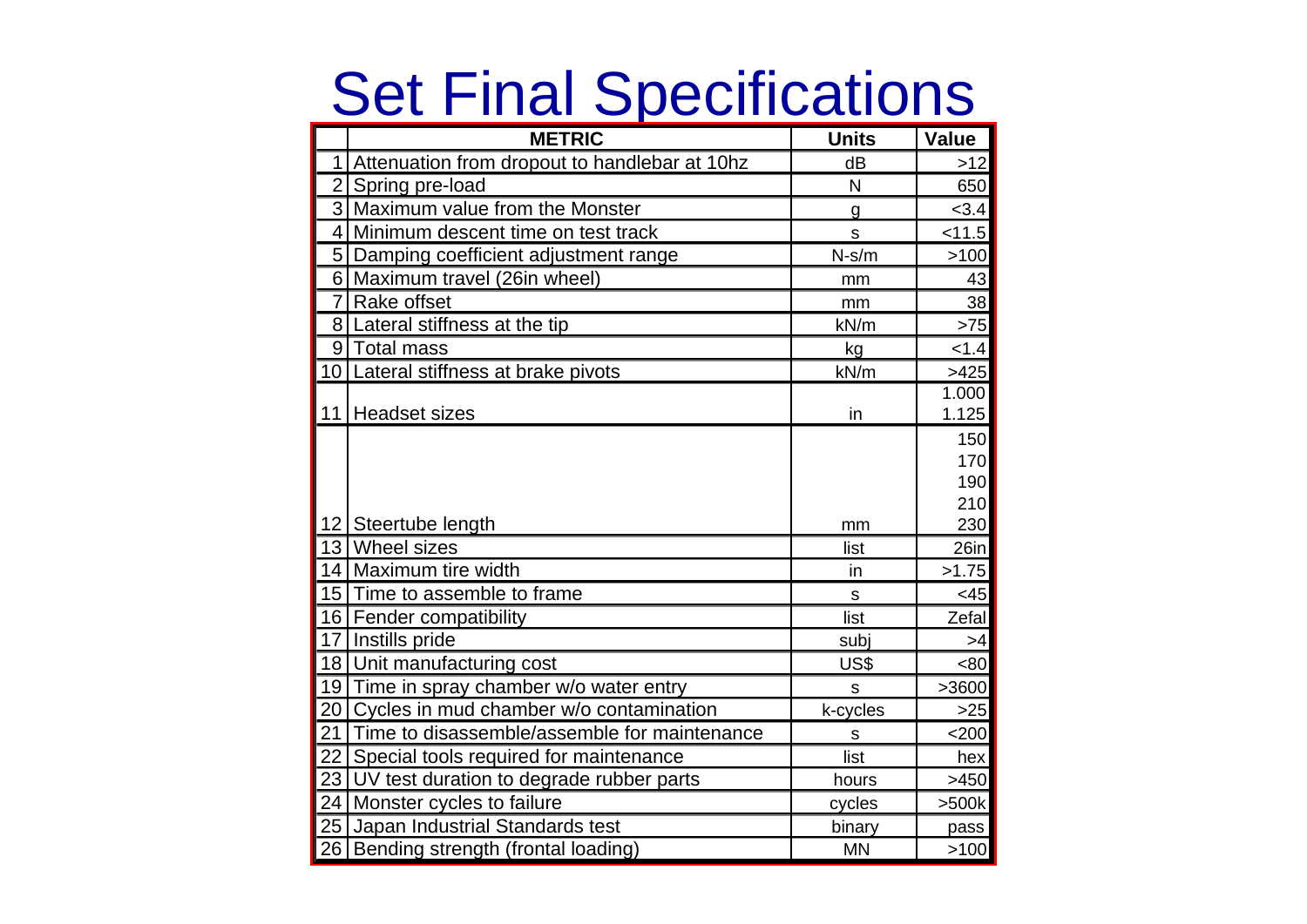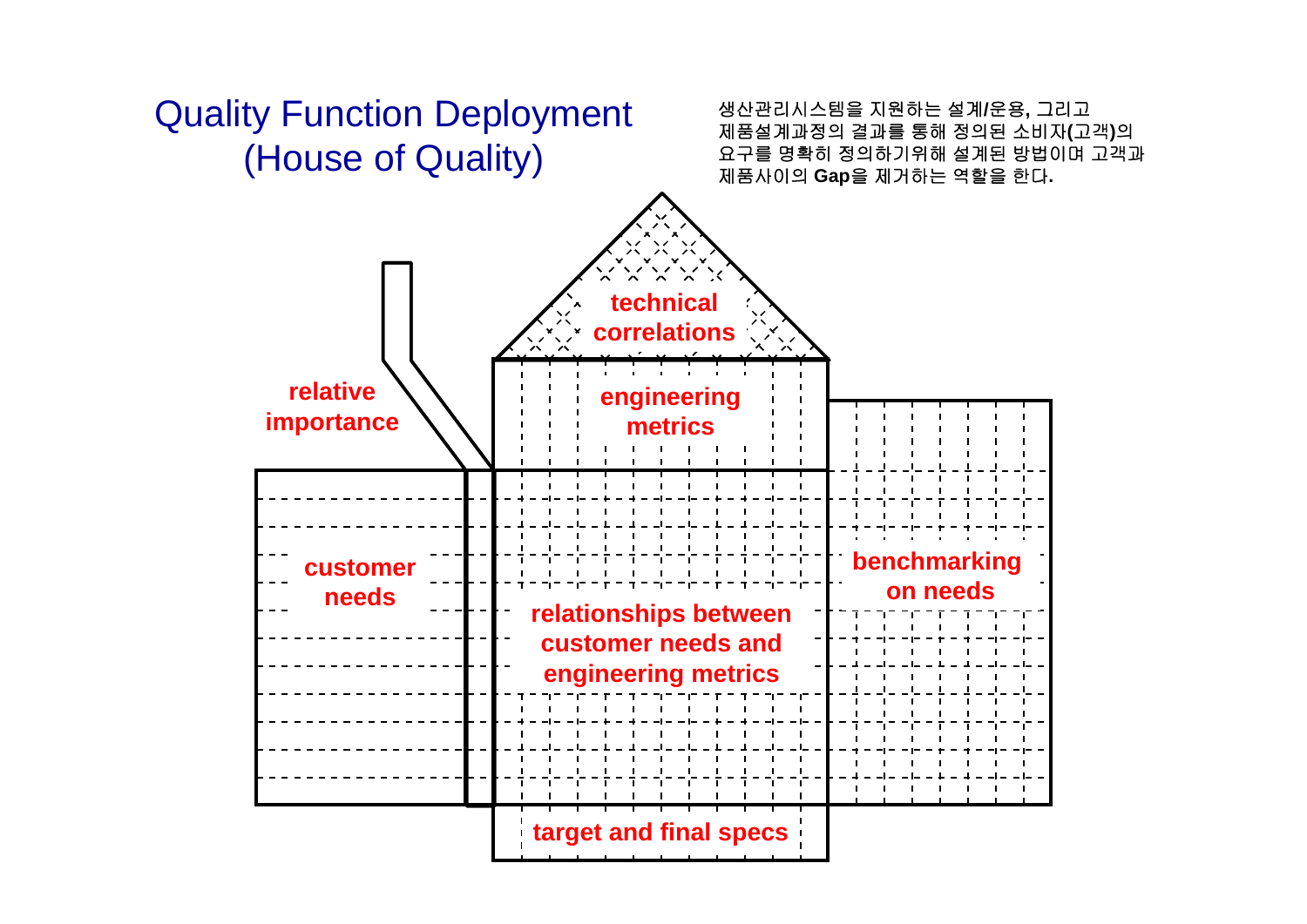### **Concept Generation**

**Teaching materials to accompany:**

*Product Design and Development Chapter 7* Karl T. Ulrich and Steven D. Eppinger 2nd Edition, Irwin McGraw-Hill, 2000.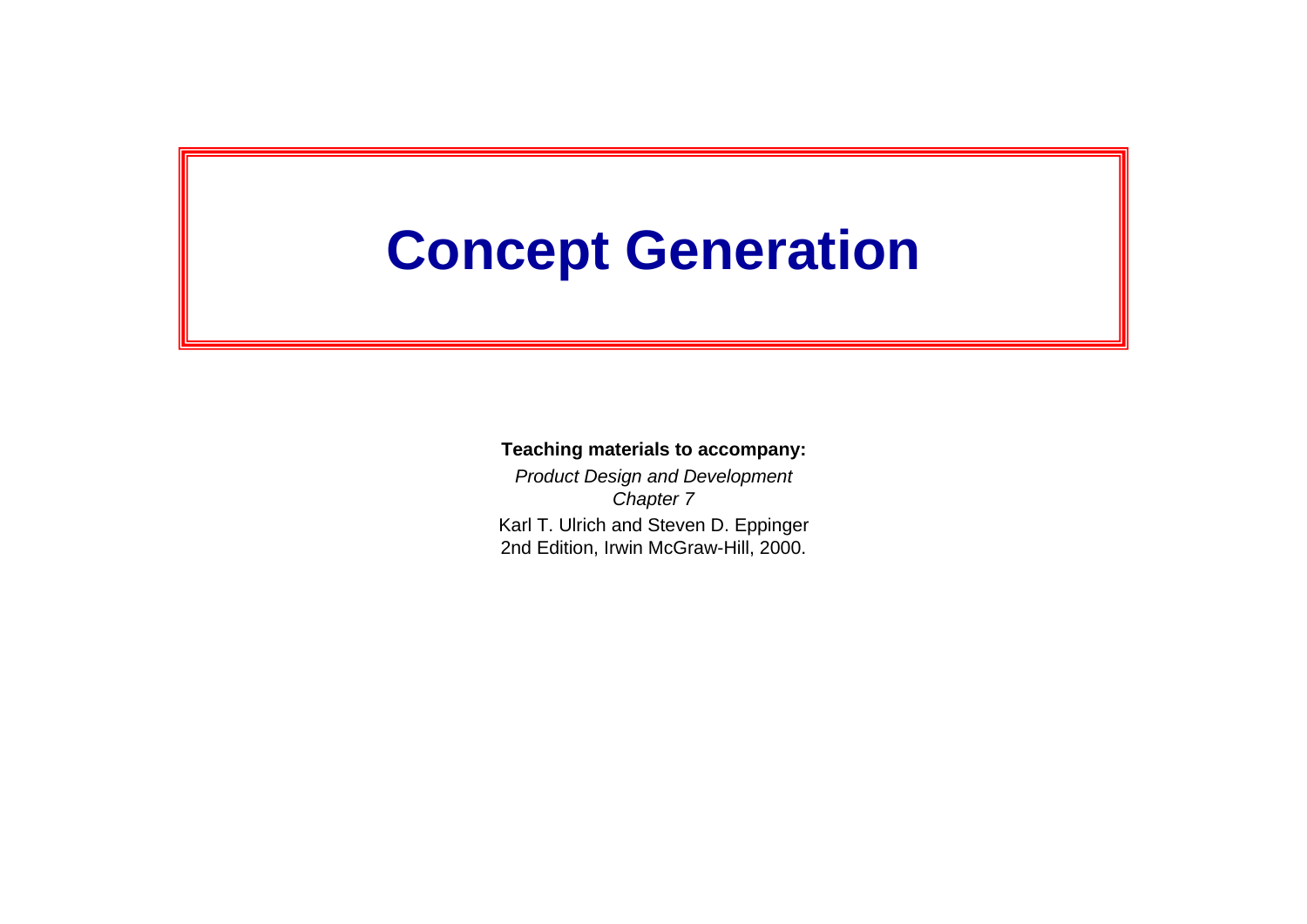### Concept Development Process

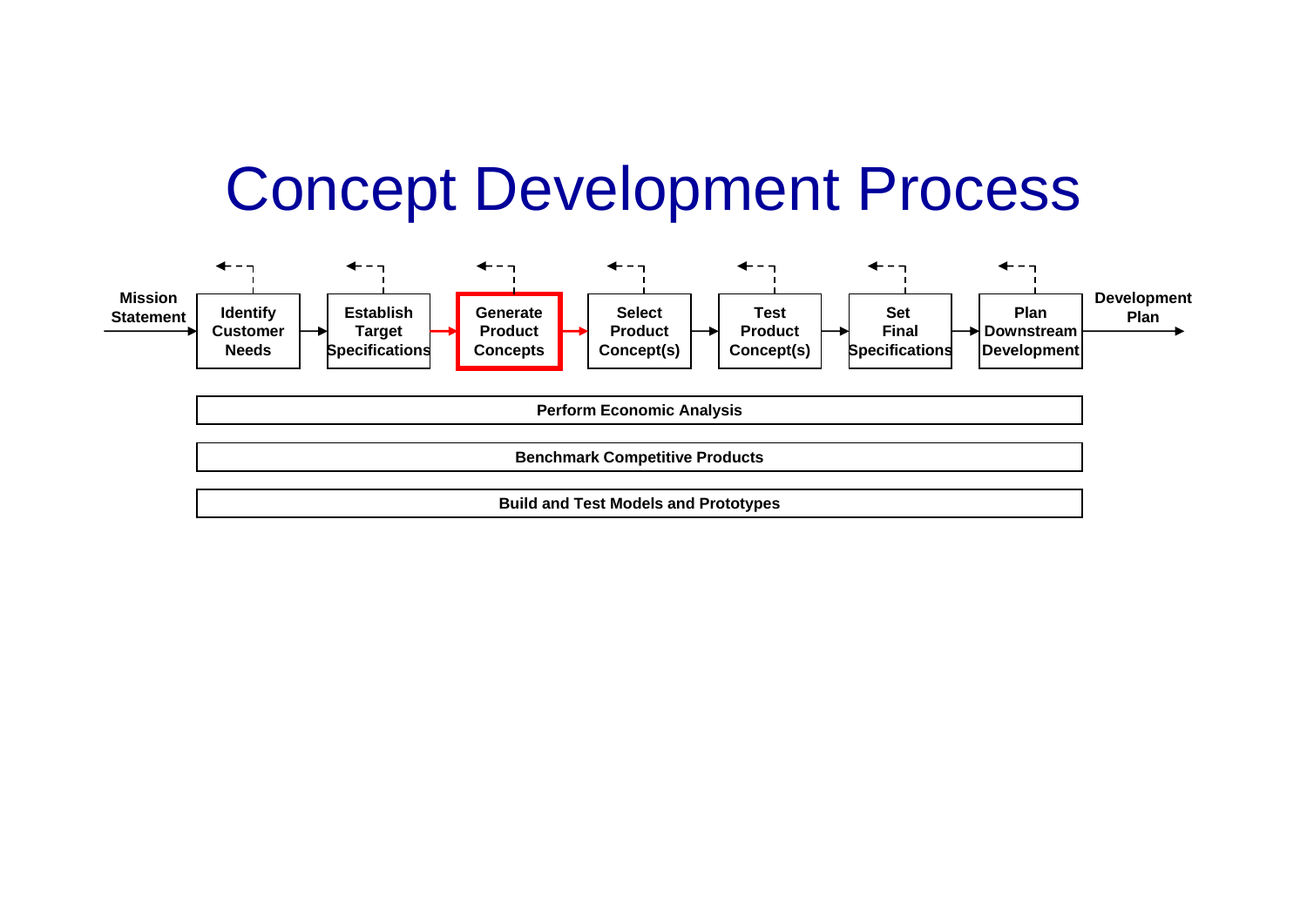# Concept Generation Process

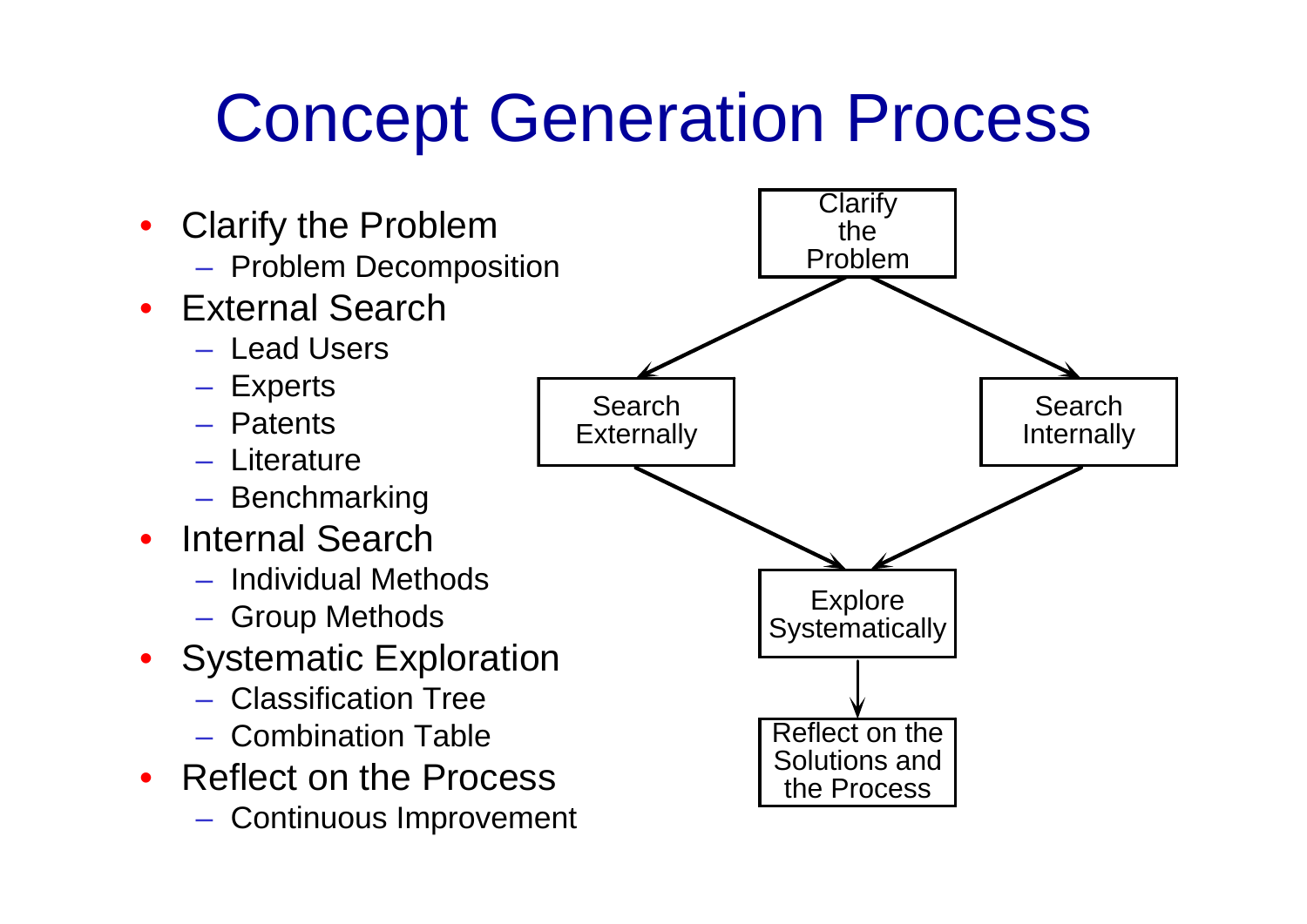# **Principles**

#### $\bullet$ **Functional Decomposition**

Complex problems must be broken down into simpler constituent subproblems. This strategy is also useful for simple problems. The function diagram is useful for documenting this step.

#### $\bullet$ **Explore Solutions for the Subproblems**

It is generally helpful to consider solutions to the subproblems in addition to (or instead of) the entire problem at once.

#### $\bullet$ **Explore Externally**

It is essential to search for solutions from sources outside the team, such as lead users, experts, patents, literature, and competitive products.

#### $\bullet$ **Internal Concept Generation**

brainstorming: analogies, wish and wonder, related stimuli, unrelated stimuli, goals, and the gallery method.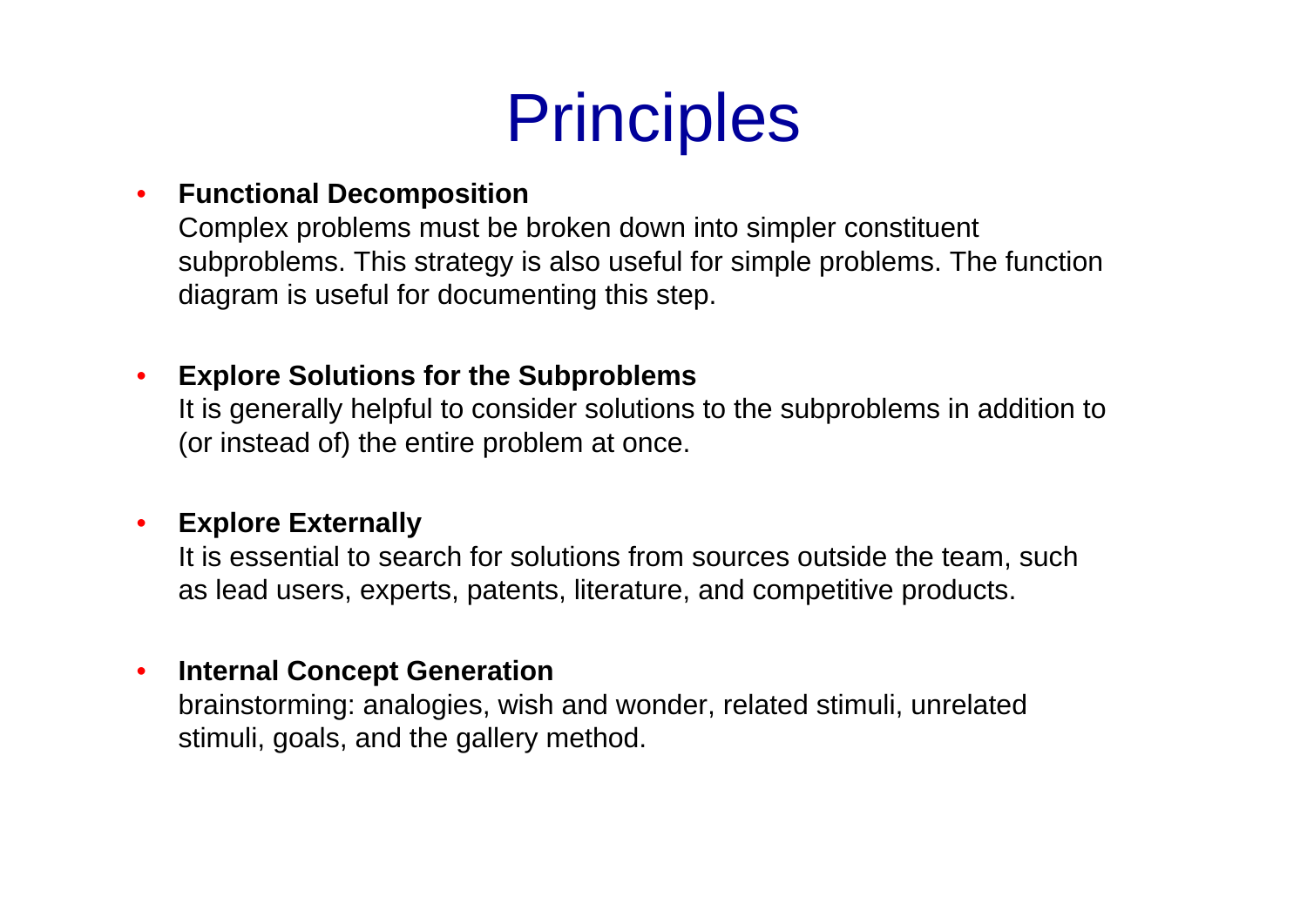#### $\bullet$ **Balance Individual and Group Search**

Individuals generate ideas more quickly than groups do, while the group interaction is critical for refinement, combination, and critique of the solution fragments.

#### $\bullet$ **Quantity Breeds Quality**

The team's best ideas are not likely to be found within the first few solutions considered. Rather, the best ideas are probably distributed uniformly over time.

#### •**Overlapping and Iteration**

#### $\bullet$ **Systematic Exploration**

This step is particularly valuable when the problem has been successfully decomposed into subproblems.

#### $\bullet$ **Reflection**

Encourage teams to reflect upon the process used and to improve upon it. Continuous improvement is an essential part of the product development process.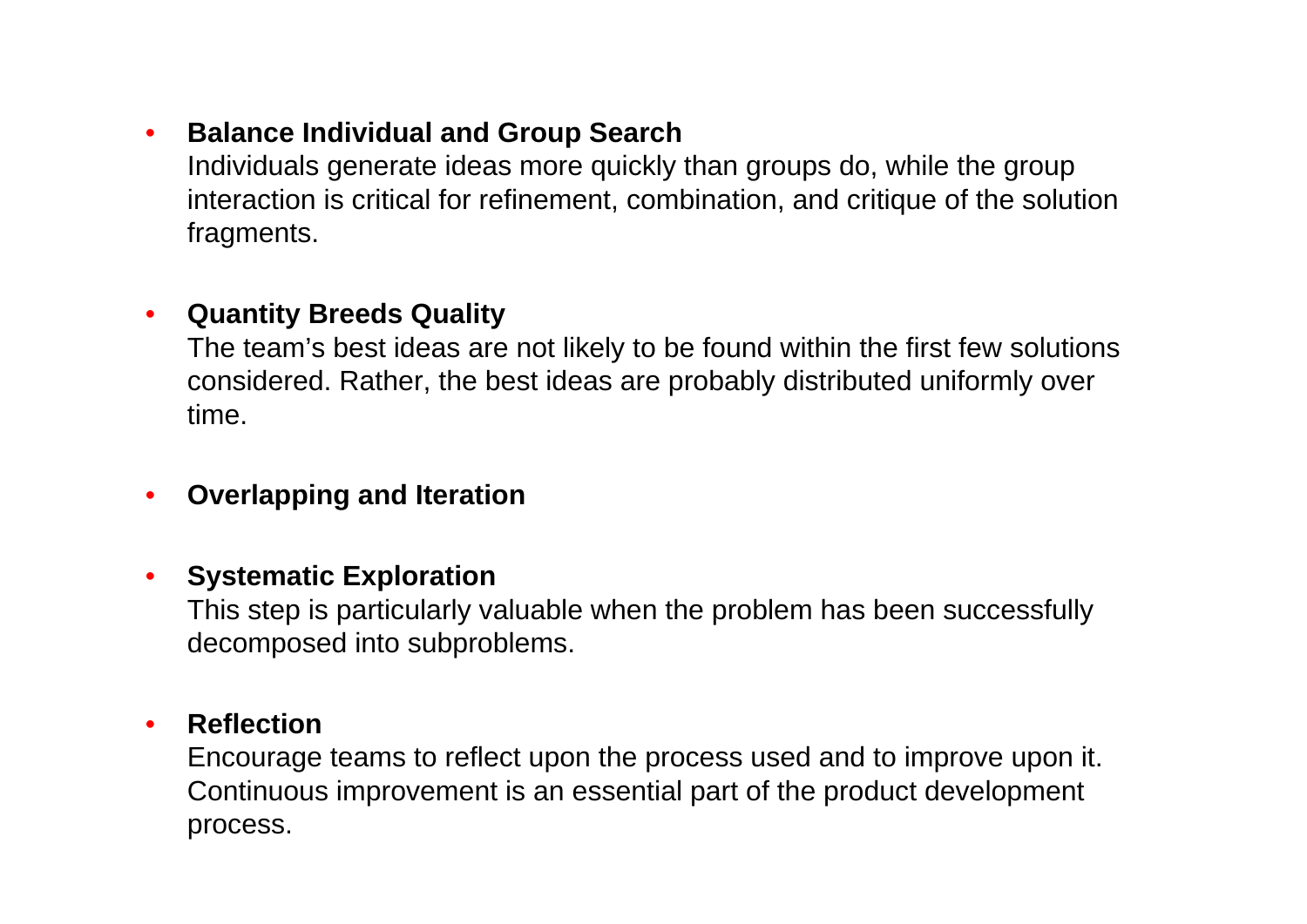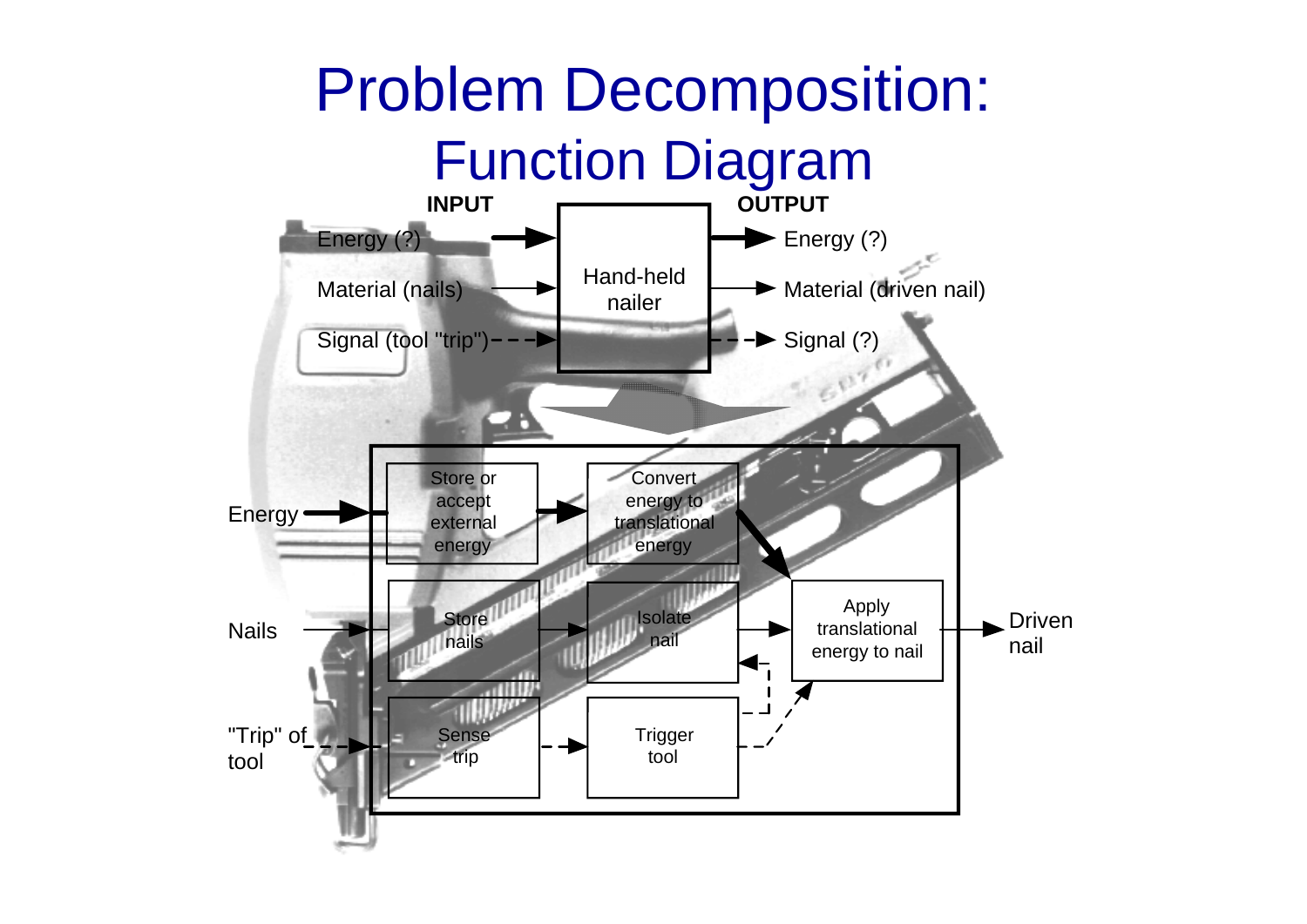# External Search: Hints for Finding Related Solutions

- • Lead Users
	- $-$  benefit from improvement
	- innovation source
- Benchmarking
	- – $-$  competitive products
- Experts
	- $-$  technical experts
	- experienced customers
- Patents
	- search related inventions
- Literature
	- $-$  technical journals
	- trade literature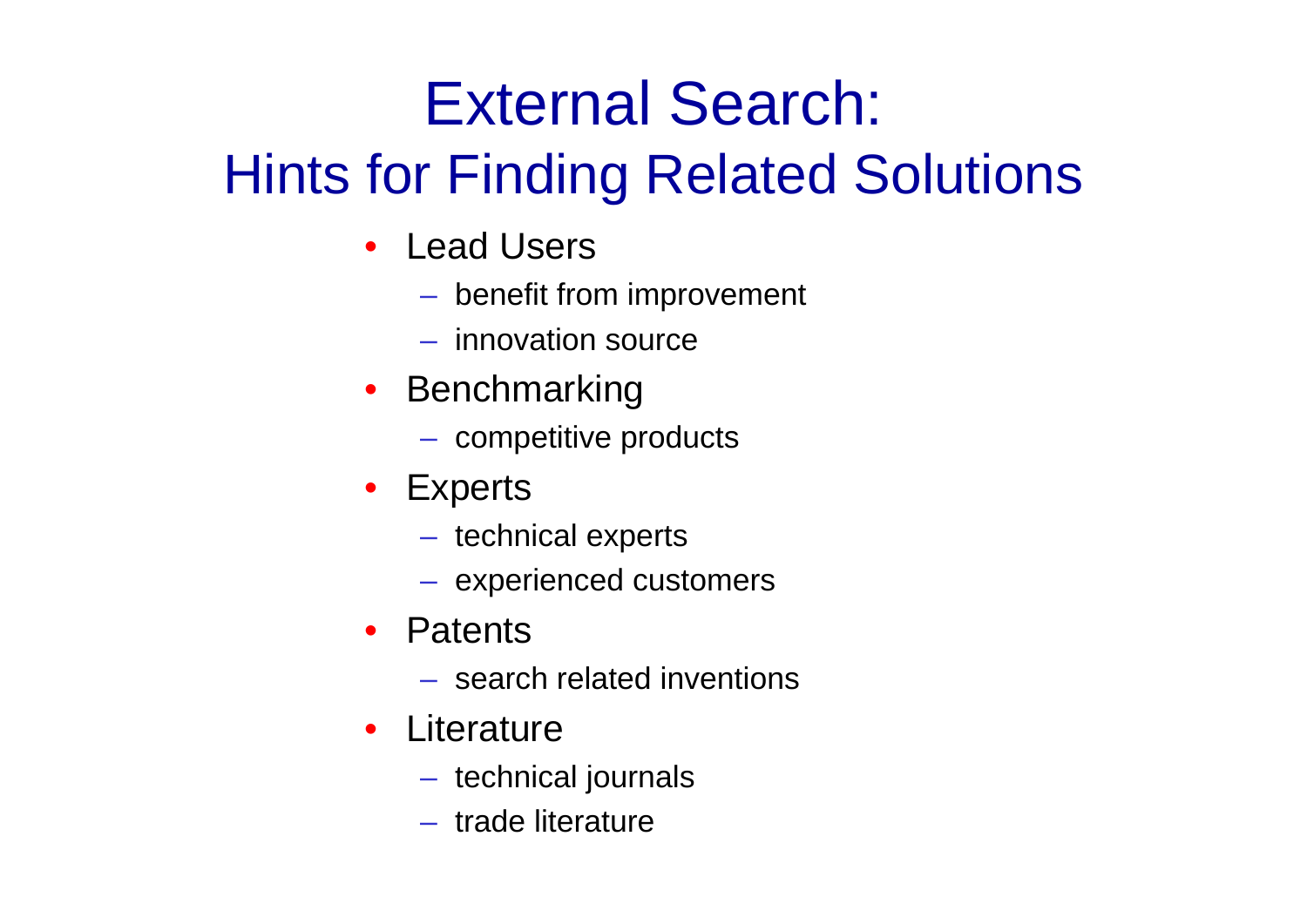### Capture Innovation from Lead Users: Utility Light Example

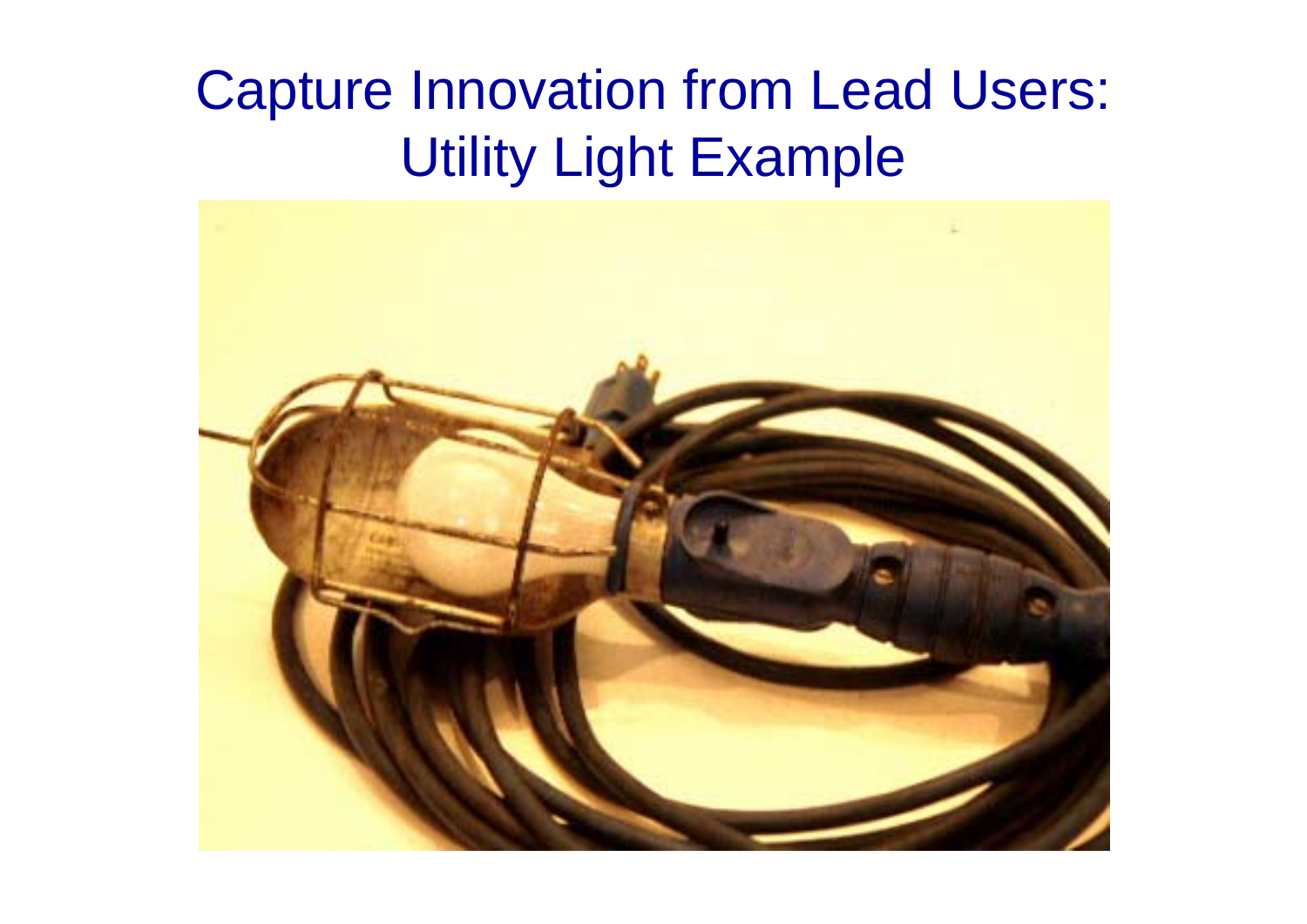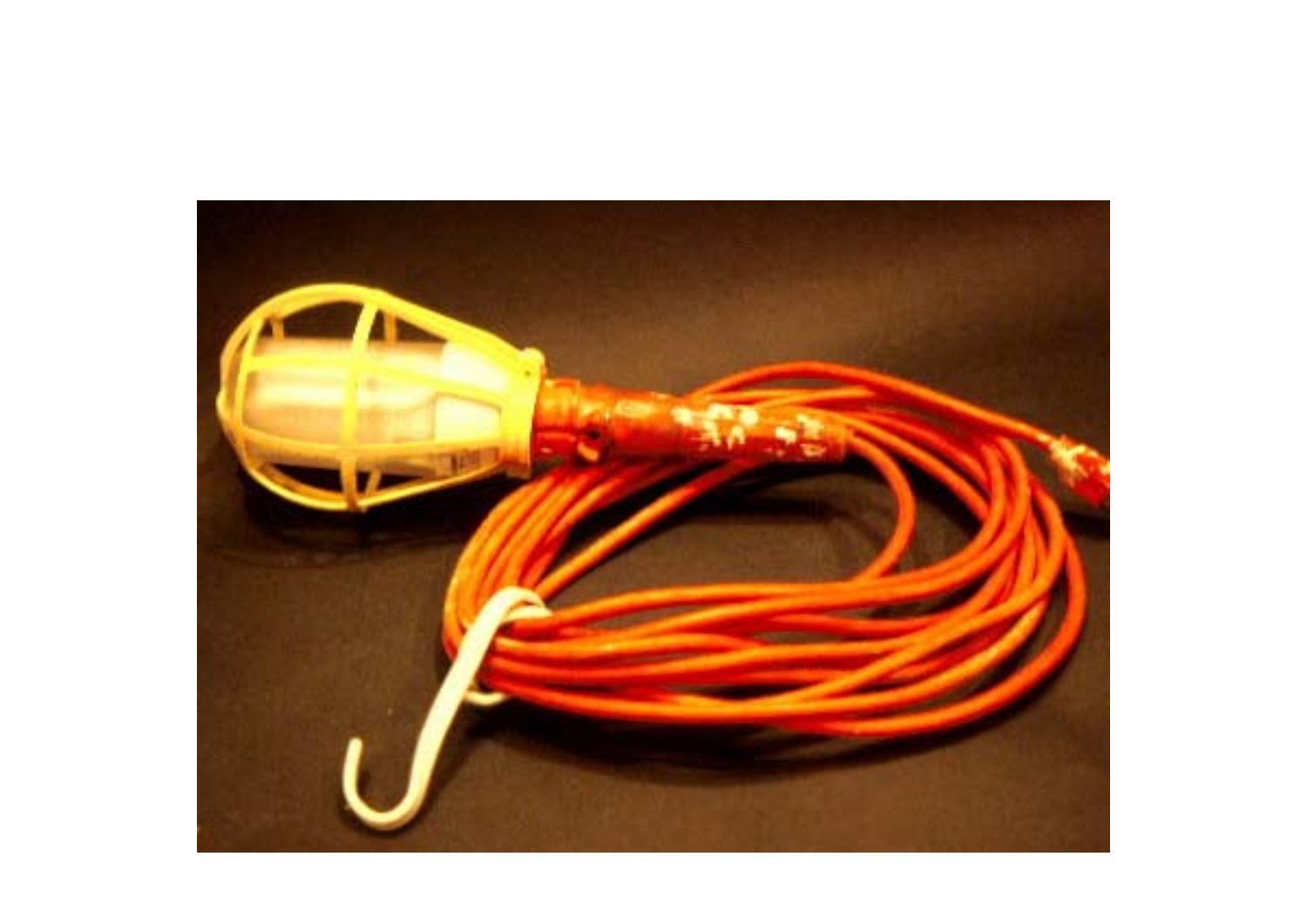# Internal Search: Hints for Generating Many Concepts

- Suspend judgment
- Generate a lot of ideas
- Infeasible ideas are welcome
- Use graphical and physical media
- Make analogies
- Wish and wonder
- Solve the conflict
- Use related stimuli
- Use unrelated stimuli
- Set quantitative goals
- Use the gallery method
- Trade ideas in a group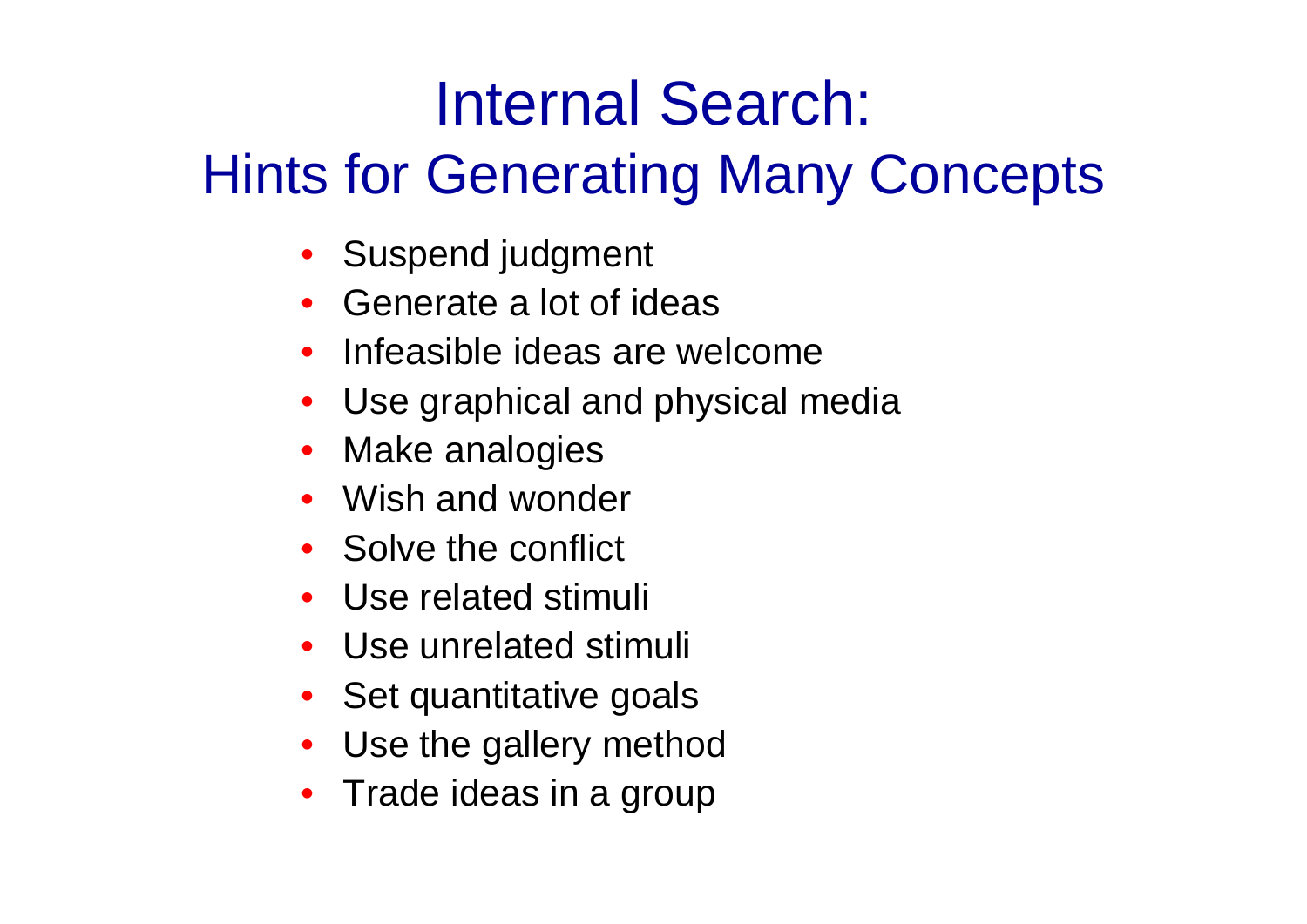# Systematic Exploration: Concept Combination Table

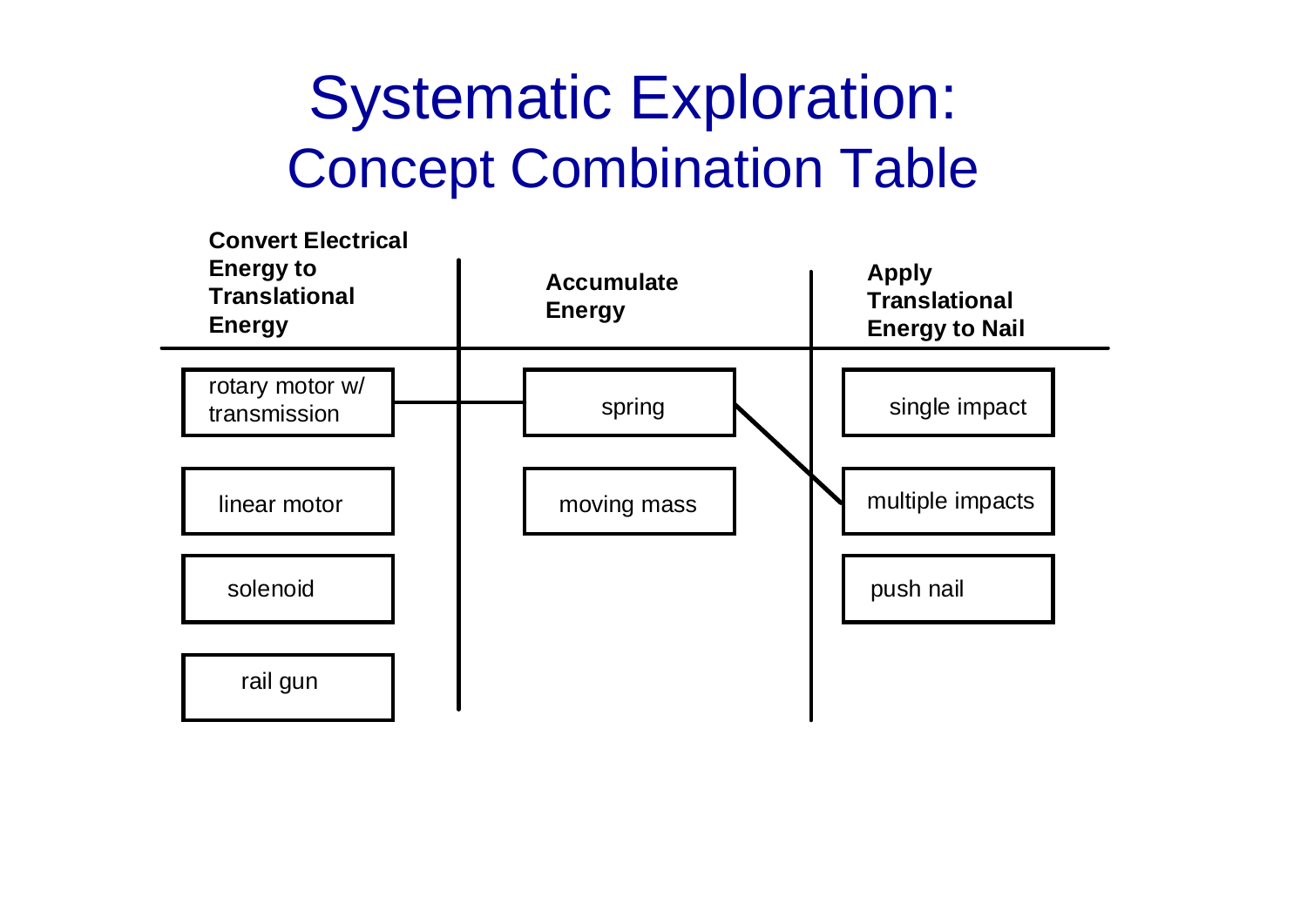# Design a better vegetable peeler!!!!

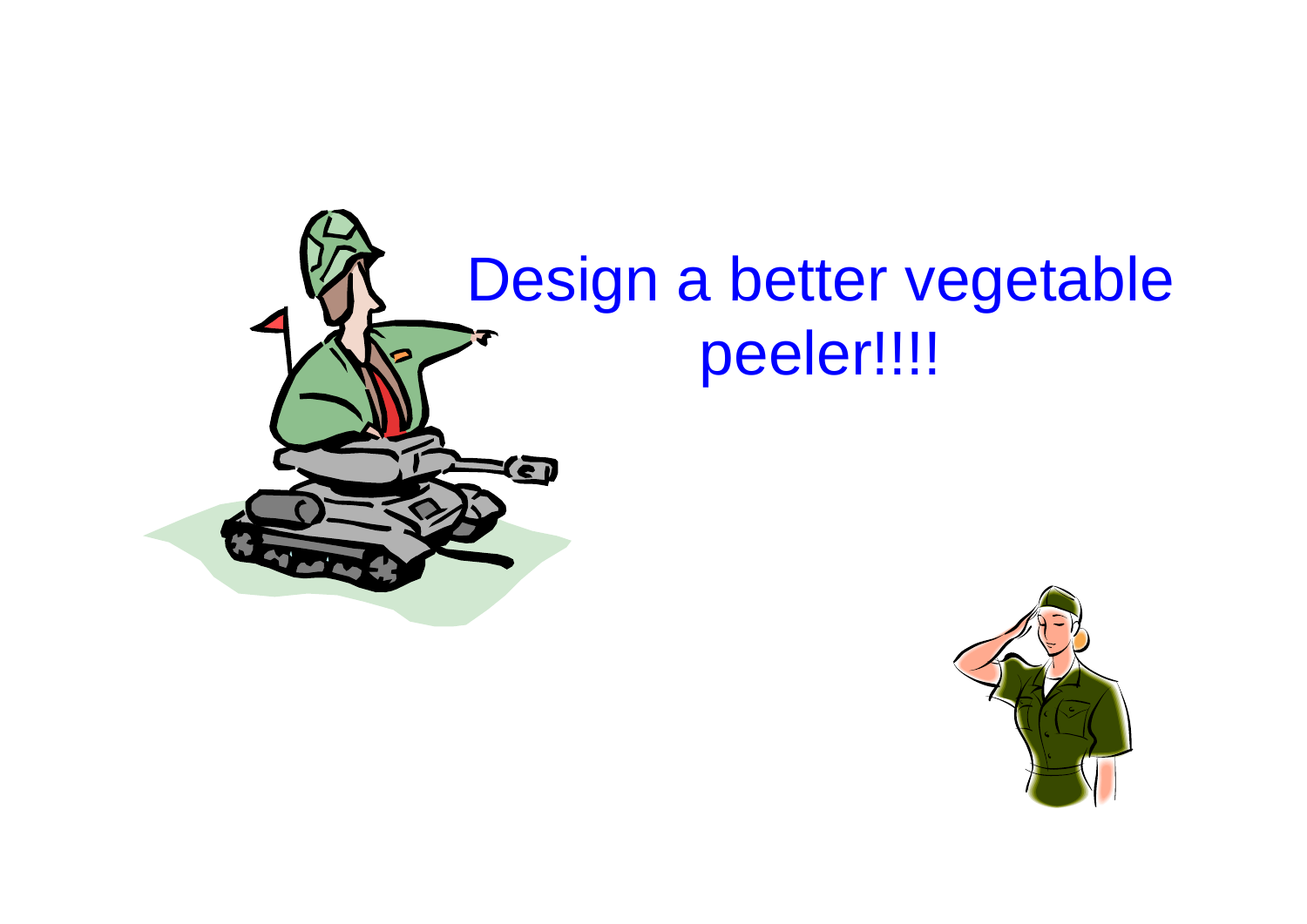"none of the peelers works for everyone in every situation"

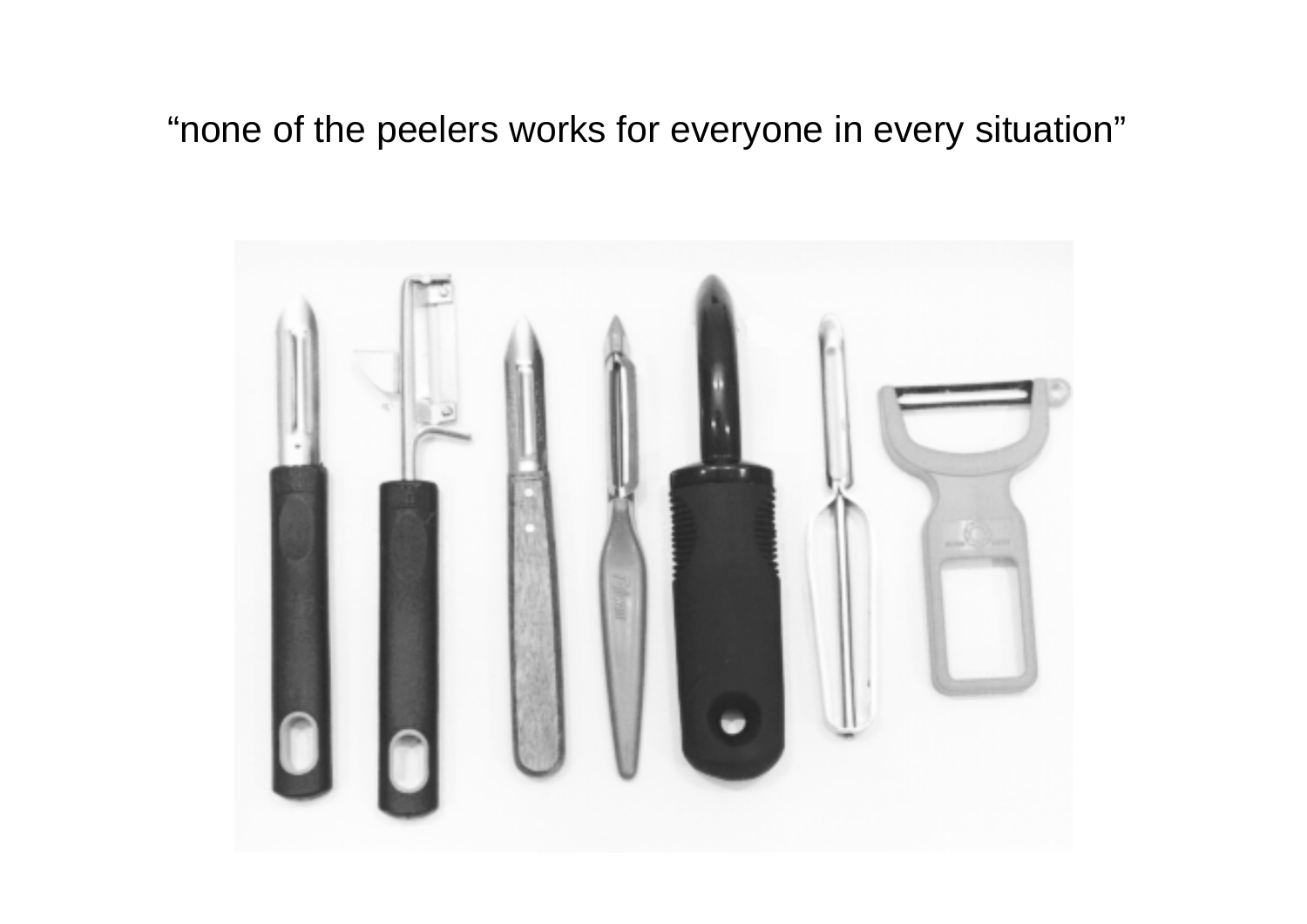## Customer Voice / Need

- "Carrots and potatoes are very different."  $\rightarrow$  The peeler peels a variety of produce.
- "I cut myself with this one."

 $\rightarrow$  The peeler is safe to use and store.

- "I just leave the skin on."
	- $\rightarrow$  The peeler stays sharp or can be easily sharpened.
- "I'm left-handed. I use a knife."

 $\rightarrow$  The peeler can be used ambidextrously.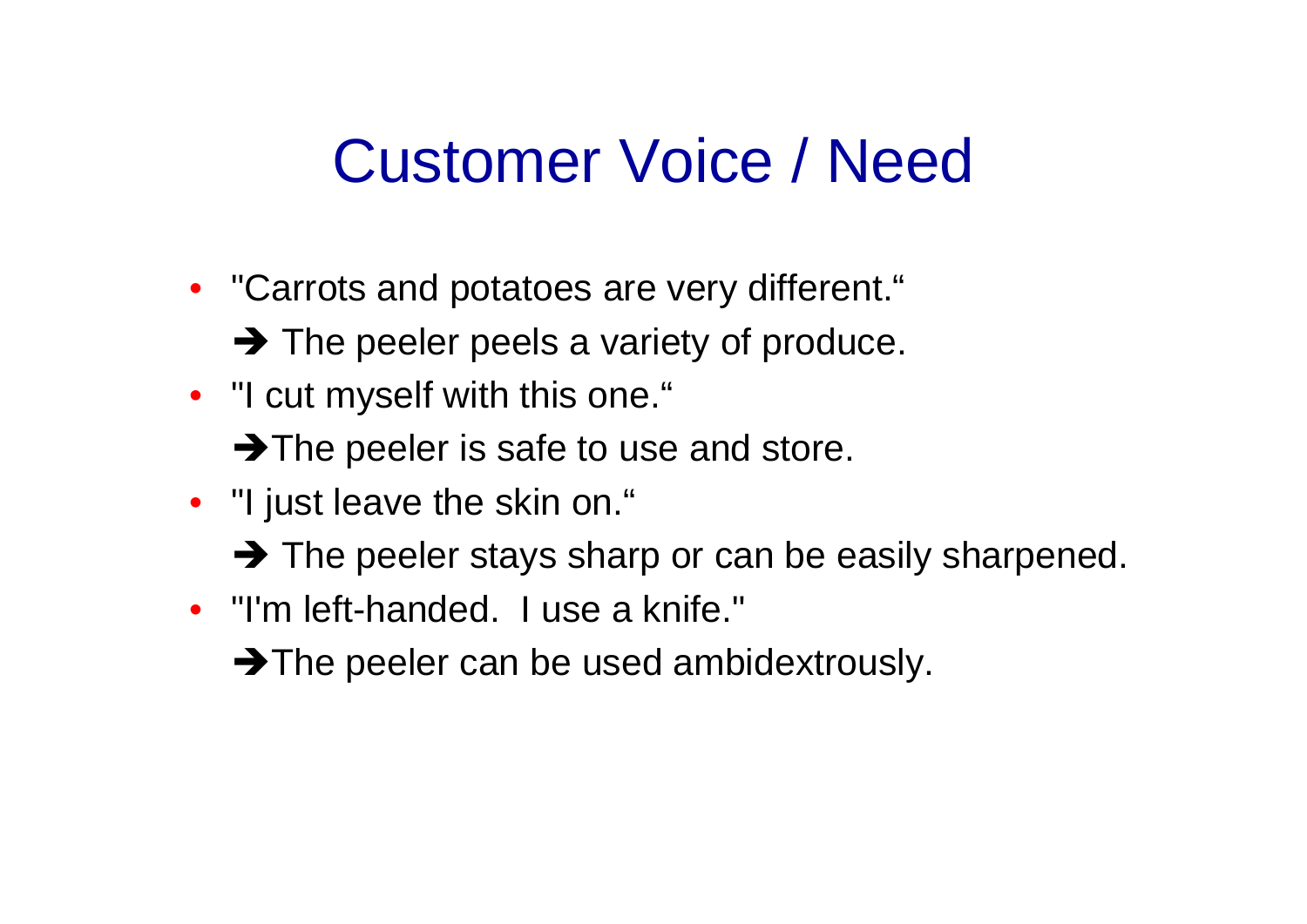- "This one is fast, but it takes a lot off."  $\rightarrow$  The peeler creates minimal waste.
- "Here's a rusty one."
	- $\rightarrow$  The peeler is easy to clean.
- "This looked OK in the store."
	- $\rightarrow$  The peeler is durable.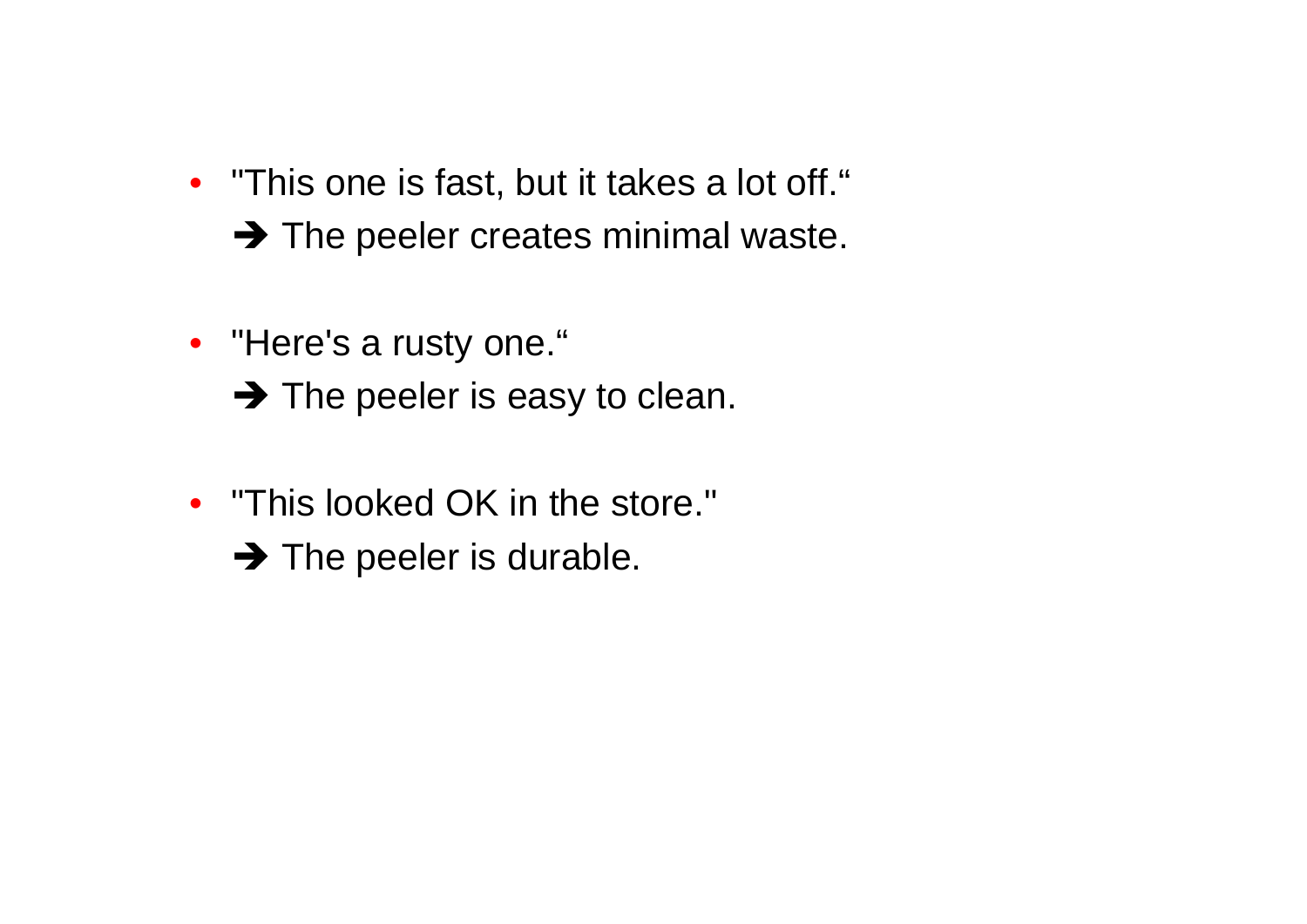write down

# a function diagram

for the function "Peel produce for household

food preparation."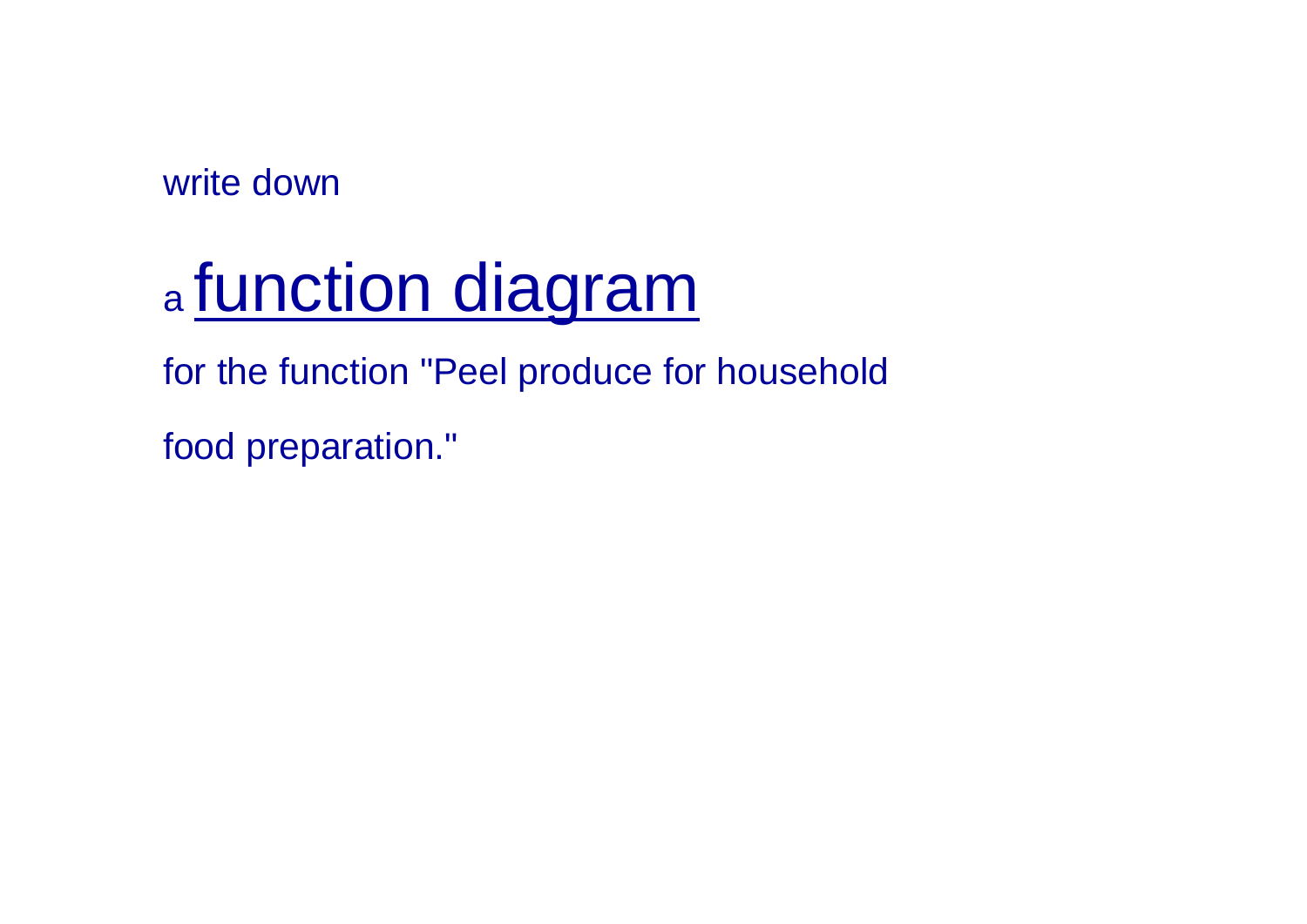# Function Diagram Example

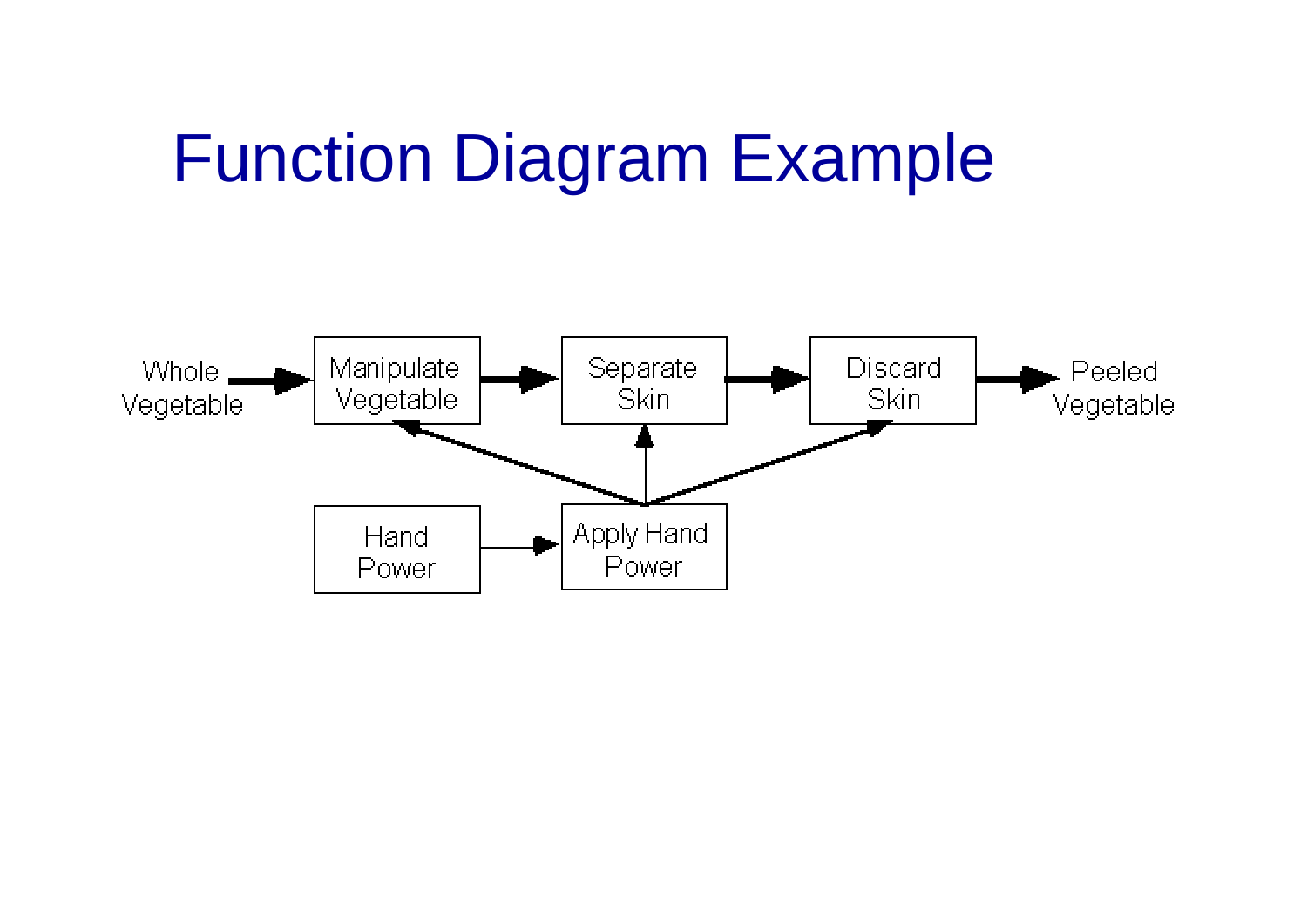# Internal Search



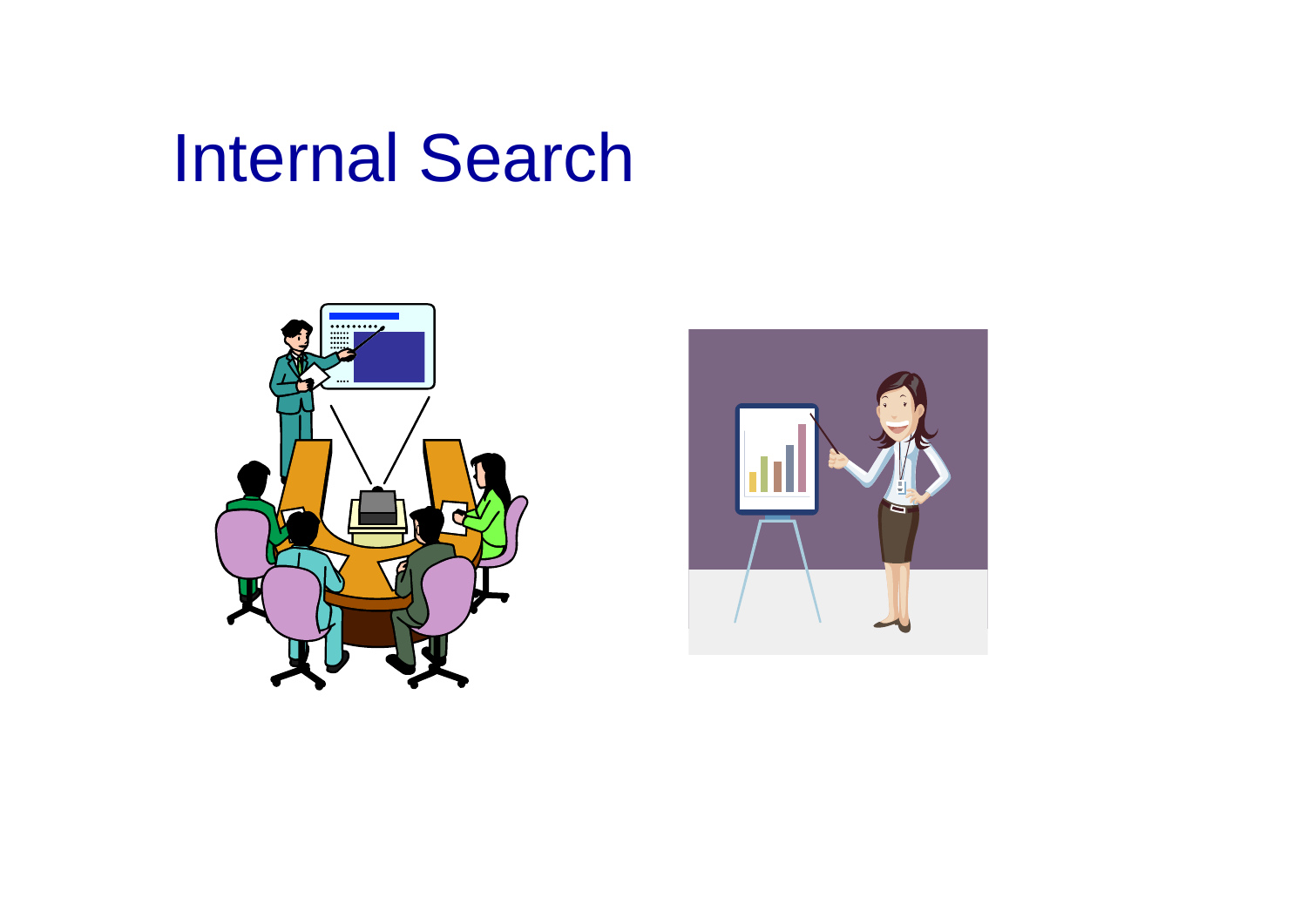# Systematic Exploration